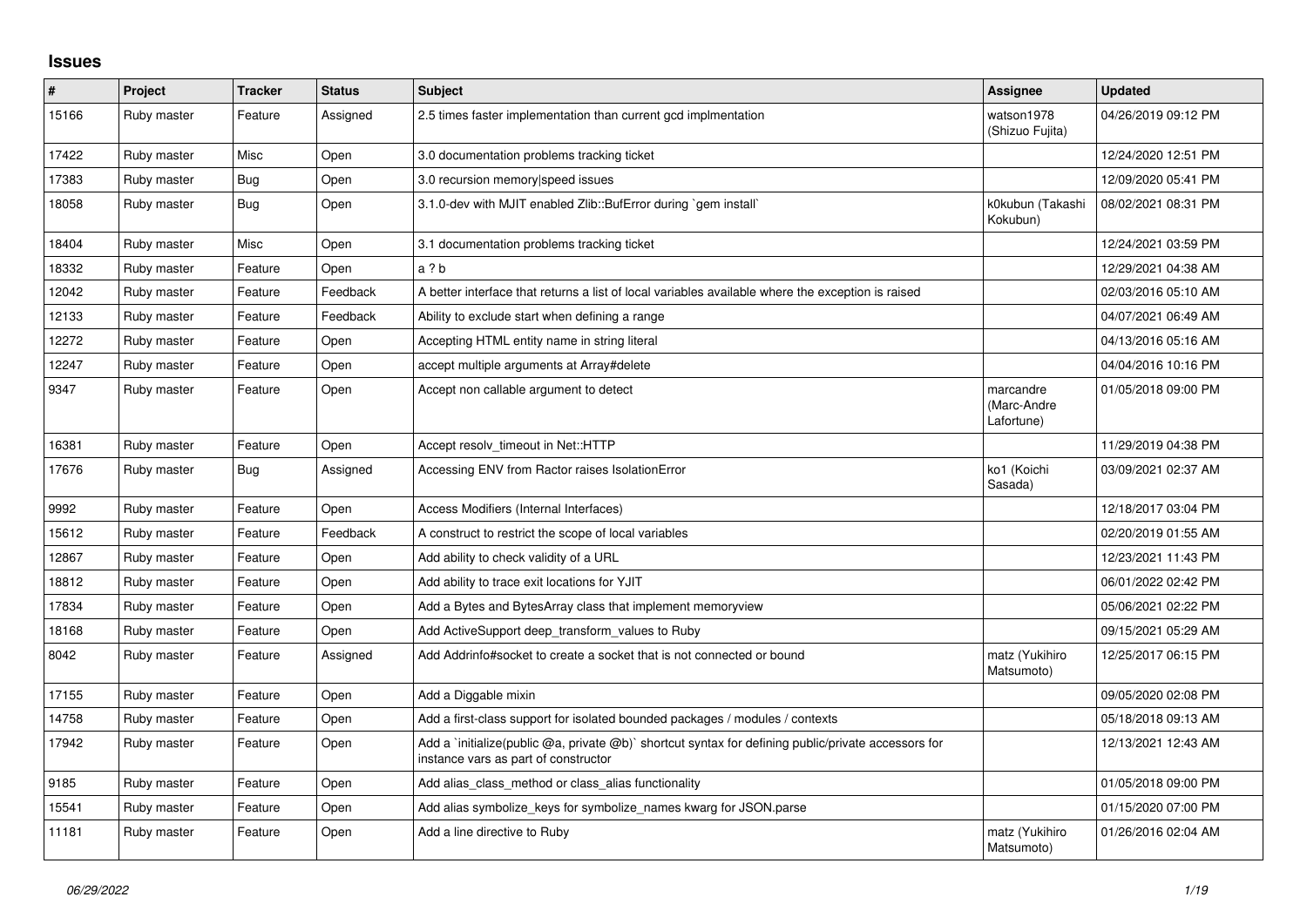| $\sharp$ | Project     | Tracker | <b>Status</b> | <b>Subject</b>                                                                         | <b>Assignee</b>              | <b>Updated</b>      |
|----------|-------------|---------|---------------|----------------------------------------------------------------------------------------|------------------------------|---------------------|
| 7704     | Ruby master | Feature | Open          | Add a list of enabled (experimental) language features.                                | matz (Yukihiro<br>Matsumoto) | 12/25/2017 06:15 PM |
| 15446    | Ruby master | Feature | Open          | Add a method `String#each_match` to the Ruby core                                      |                              | 02/06/2019 08:00 AM |
| 13395    | Ruby master | Feature | Open          | Add a method to check for not nil                                                      |                              | 09/30/2017 12:53 PM |
| 6682     | Ruby master | Feature | Assigned      | Add a method to return an instance attached by a singleton class                       | shyouhei<br>(Shyouhei Urabe) | 12/25/2017 06:15 PM |
| 16761    | Ruby master | Feature | Open          | Add an API to move the entire heap, as to make testing GC.compact compatibility easier |                              | 05/07/2020 04:03 PM |
| 16665    | Ruby master | Feature | Open          | Add an Array#except_index method                                                       |                              | 03/15/2020 03:37 PM |
| 18762    | Ruby master | Feature | Open          | Add an Array#undigits that compliments Integer#digits                                  |                              | 05/03/2022 08:08 PM |
| 13820    | Ruby master | Feature | Open          | Add a nil coalescing operator                                                          |                              | 03/16/2021 03:34 PM |
| 6973     | Ruby master | Feature | Assigned      | Add an #integral? method to Numeric to test for whole-number values                    | mrkn (Kenta<br>Murata)       | 12/25/2017 06:15 PM |
| 16946    | Ruby master | Feature | Open          | Add an `intersperse` method                                                            |                              | 06/11/2020 01:47 AM |
| 18275    | Ruby master | Feature | Open          | Add an option to define_method to not capture the surrounding environment              | ko1 (Koichi<br>Sasada)       | 12/03/2021 02:34 PM |
| 6309     | Ruby master | Feature | Assigned      | Add a reference queue for weak references                                              | matz (Yukihiro<br>Matsumoto) | 08/23/2020 09:07 PM |
| 16913    | Ruby master | Feature | Open          | Add `ARGF#each_io`                                                                     |                              | 05/25/2020 11:33 PM |
| 6727     | Ruby master | Feature | Feedback      | Add Array#rest (with implementation)                                                   | matz (Yukihiro<br>Matsumoto) | 08/14/2019 08:51 AM |
| 16428    | Ruby master | Feature | Feedback      | Add Array#uniq?, Enumerable#uniq?                                                      |                              | 08/14/2021 06:12 AM |
| 12481    | Ruby master | Feature | Feedback      | Add Array#view to allow opt-in copy-on-write sharing of Array contents                 |                              | 07/19/2016 09:08 AM |
| 8626     | Ruby master | Feature | Open          | Add a Set coercion method to the standard lib: Set(possible_set)                       |                              | 12/23/2021 11:43 PM |
| 16012    | Ruby master | Feature | Assigned      | Add a (small) test-install suite?                                                      | hsbt (Hiroshi<br>SHIBATA)    | 07/30/2019 08:13 AM |
| 18004    | Ruby master | Feature | Open          | Add Async to the stdlib                                                                |                              | 11/26/2021 06:01 AM |
| 16244    | Ruby master | Feature | Open          | Add a Time#before? and Time#after? method                                              |                              | 12/15/2019 12:59 AM |
| 18228    | Ruby master | Feature | Open          | Add a 'timeout' option to 'IO.copy_stream'                                             |                              | 10/01/2021 05:10 AM |
| 18594    | Ruby master | Feature | Open          | Add a #to_h method on URI::Generic                                                     |                              | 03/31/2022 01:18 PM |
| 12455    | Ruby master | Feature | Open          | Add a way for class String to determine whether it has only numbers / digits or not    |                              | 07/20/2016 03:13 AM |
| 16018    | Ruby master | Feature | Open          | Add a way to deprecate methods                                                         |                              | 09/02/2019 06:24 AM |
| 15222    | Ruby master | Feature | Open          | Add a way to distinguish between Struct classes with and without keyword initializer   |                              | 10/11/2018 01:16 PM |
| 12244    | Ruby master | Feature | Open          | Add a way to 'integer - integer % num'                                                 | matz (Yukihiro<br>Matsumoto) | 05/17/2016 06:05 AM |
| 16150    | Ruby master | Feature | Open          | Add a way to request a frozen string from to s                                         |                              | 06/03/2022 04:42 PM |
| 11148    | Ruby master | Feature | Open          | Add a way to require files, but not raise an exception when the file isn't found       |                              | 05/13/2015 05:57 PM |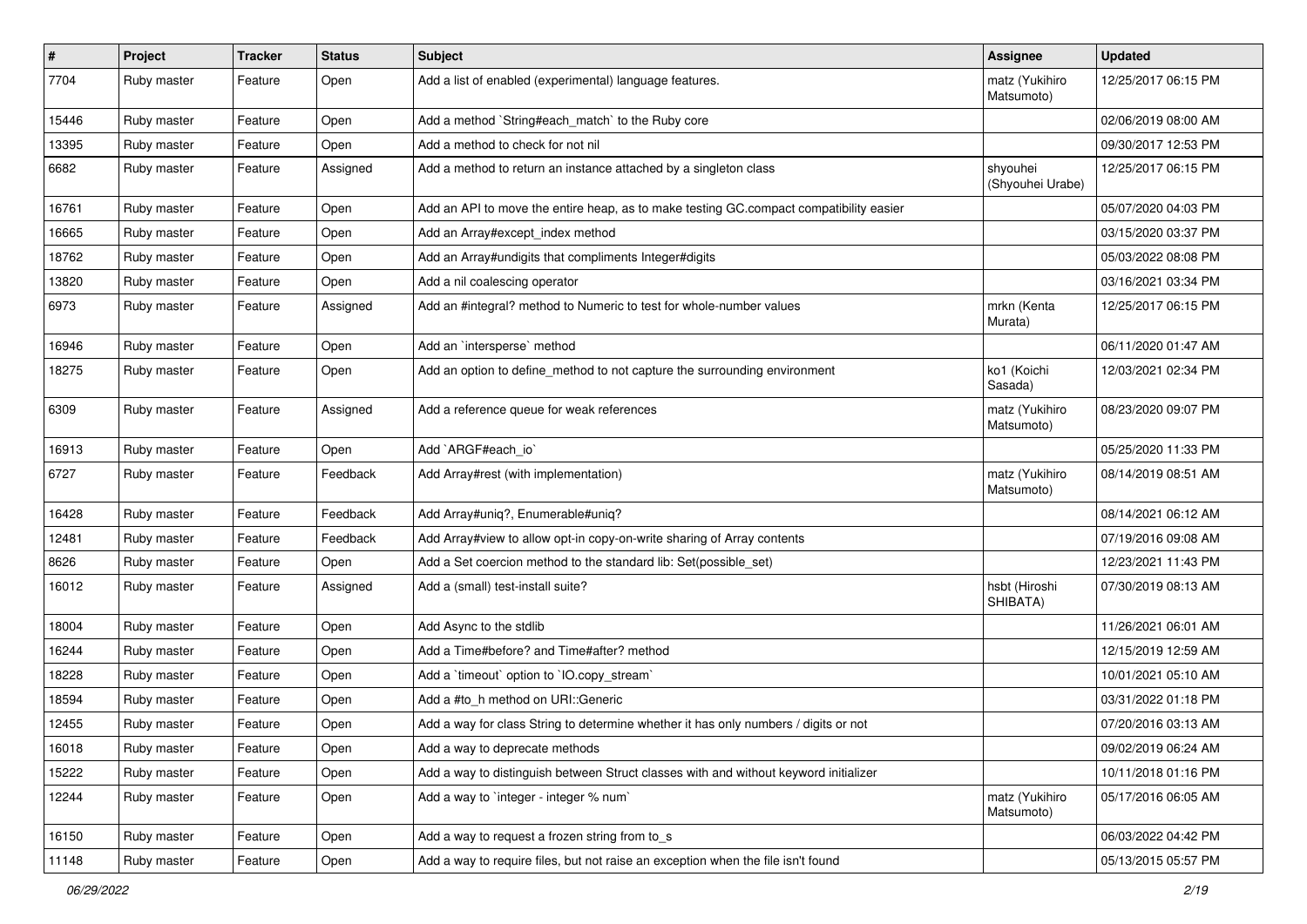| $\pmb{\#}$ | Project     | <b>Tracker</b> | <b>Status</b> | <b>Subject</b>                                                          | Assignee                     | <b>Updated</b>      |
|------------|-------------|----------------|---------------|-------------------------------------------------------------------------|------------------------------|---------------------|
| 18593      | Ruby master | Feature        | Open          | Add back URI.escape                                                     |                              | 02/18/2022 07:45 PM |
| 12802      | Ruby master | Feature        | Open          | Add BLAKE2 support to Digest                                            |                              | 09/02/2019 05:58 AM |
| 17265      | Ruby master | Feature        | Feedback      | Add `Bool` module                                                       | matz (Yukihiro<br>Matsumoto) | 10/26/2020 09:44 AM |
| 14066      | Ruby master | Feature        | Assigned      | Add CAA DNS RR on Resolv                                                | akr (Akira Tanaka)           | 11/10/2017 06:50 AM |
| 16282      | Ruby master | Feature        | Open          | Add "call data" wrapper IMEMO object so inline cache can be updated     |                              | 10/29/2019 12:13 AM |
| 11373      | Ruby master | Feature        | Open          | Add command line option to query valid values for --dump                |                              | 07/27/2021 11:09 AM |
| 13263      | Ruby master | Feature        | Open          | Add companion integer nth-root method to recent Integer#isqrt           |                              | 04/05/2017 12:49 AM |
| 15393      | Ruby master | Feature        | Open          | Add compilation flags to freeze Array and Hash literals                 |                              | 01/15/2019 12:15 AM |
| 17496      | Ruby master | Feature        | Open          | Add constant Math::TAU                                                  |                              | 01/13/2021 05:47 AM |
| 18146      | Ruby master | Feature        | Open          | Add `delete_prefix` and `delete_suffix` to `Pathname`                   |                              | 09/03/2021 04:59 AM |
| 14618      | Ruby master | Feature        | Open          | Add display width method to String for CLI                              |                              | 03/21/2018 04:00 AM |
| 16937      | Ruby master | Feature        | Assigned      | Add DNS over HTTP to Resolv                                             | akr (Akira Tanaka)           | 12/10/2020 09:15 AM |
| 14768      | Ruby master | Misc           | Open          | Add documentation for    and &&                                         |                              | 05/17/2018 09:45 AM |
| 15514      | Ruby master | Misc           | Open          | Add documentation for implicit array decomposition                      |                              | 01/10/2019 04:43 PM |
| 15590      | Ruby master | Feature        | Open          | Add dups to Array to find duplicates                                    |                              | 02/08/2019 10:00 AM |
| 11577      | Ruby master | Feature        | Open          | Add encodeURIComponent compatible API for URI                           |                              | 10/09/2015 01:40 PM |
| 14077      | Ruby master | Feature        | Open          | Add Encoding::FILESYSTEM and Encoding::LOCALE constants                 |                              | 11/03/2017 09:31 PM |
| 13588      | Ruby master | Feature        | Feedback      | Add Encoding#min char size, #max char size, #minmax char size           |                              | 05/29/2017 07:51 AM |
| 5644       | Ruby master | Feature        | Feedback      | add Enumerable#exclude? antonym                                         | matz (Yukihiro<br>Matsumoto) | 12/25/2017 06:15 PM |
| 8421       | Ruby master | Feature        | Feedback      | add Enumerable#find map and Enumerable#find all map                     |                              | 11/29/2020 11:40 PM |
| 5970       | Ruby master | Feature        | Assigned      | Add Enumerable#join with same semantics as Array#join                   | matz (Yukihiro<br>Matsumoto) | 12/25/2017 06:15 PM |
| 14399      | Ruby master | Feature        | Open          | Add Enumerable#product                                                  |                              | 08/11/2019 09:34 PM |
| 8422       | Ruby master | Feature        | Feedback      | add Enumerable#reverse_sort and Enumerable#reverse_sort_by              |                              | 06/14/2013 03:19 AM |
| 14593      | Ruby master | Feature        | Open          | Add `Enumerator#concat`                                                 |                              | 03/08/2018 09:15 PM |
| 16833      | Ruby master | Feature        | Open          | Add Enumerator#empty?                                                   |                              | 05/06/2020 07:55 PM |
| 11824      | Ruby master | Feature        | Feedback      | Add Enumerator#to_ary for added implicit behavior                       |                              | 12/15/2015 09:48 PM |
| 18438      | Ruby master | Feature        | Open          | Add `Exception#additional_message` to show additional error information |                              | 02/07/2022 02:55 AM |
| 8960       | Ruby master | Feature        | Assigned      | Add Exception#backtrace locations                                       | ko1 (Koichi<br>Sasada)       | 11/25/2016 02:15 PM |
| 18564      | Ruby master | Feature        | Open          | Add Exception#detailed_message                                          | mame (Yusuke<br>Endoh)       | 02/01/2022 08:06 PM |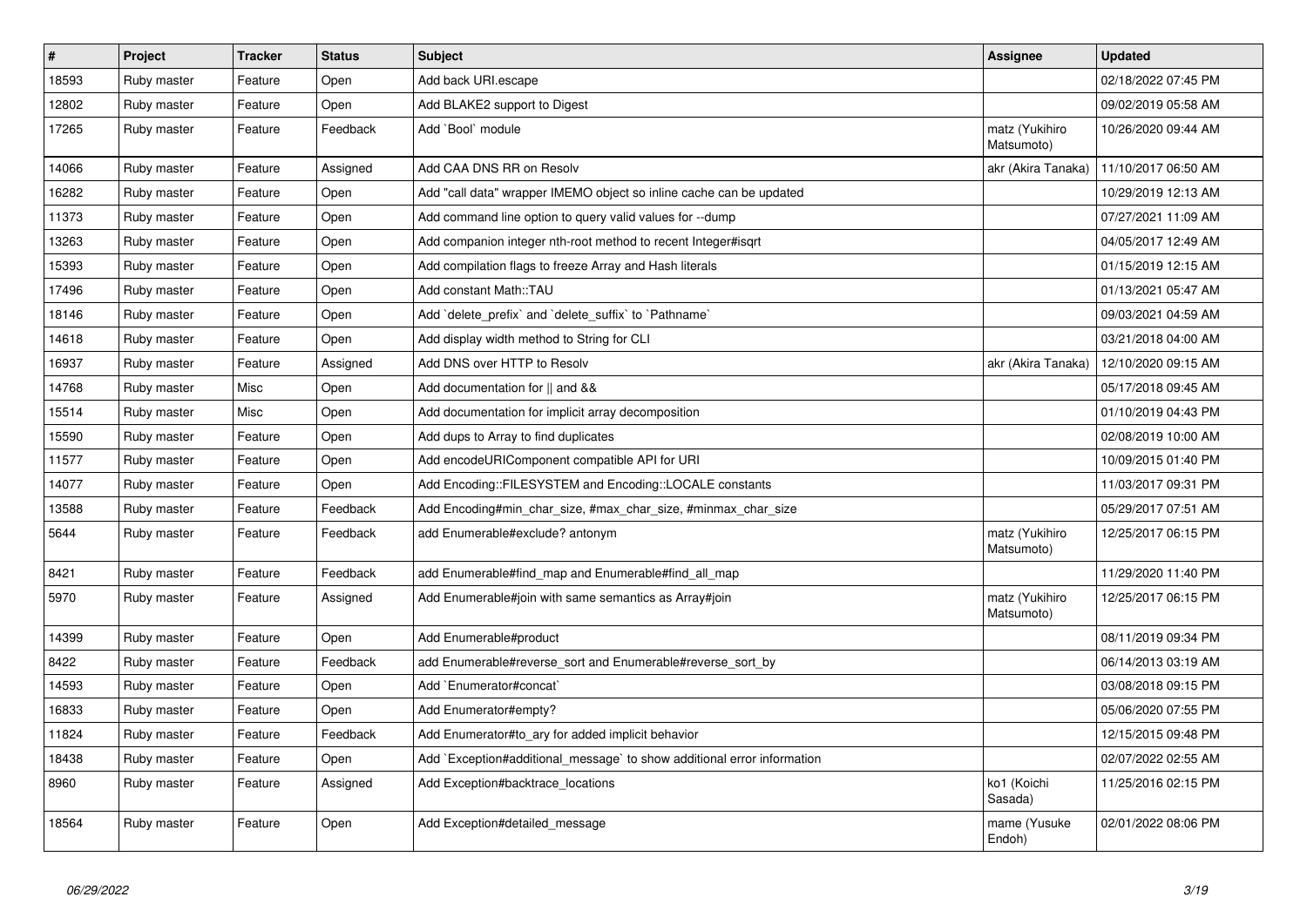| #     | Project     | <b>Tracker</b> | <b>Status</b> | <b>Subject</b>                                                                             | <b>Assignee</b>                      | <b>Updated</b>      |
|-------|-------------|----------------|---------------|--------------------------------------------------------------------------------------------|--------------------------------------|---------------------|
| 13696 | Ruby master | Feature        | Open          | Add exchange and noreplace options to File.rename                                          | Glass_saga<br>(Masaki<br>Matsushita) | 12/01/2017 04:34 PM |
| 14092 | Ruby master | Feature        | Open          | Add extension key argument to Tempfile                                                     |                                      | 11/08/2017 06:47 PM |
| 18248 | Ruby master | Misc           | Open          | Add Feature Triaging Guide                                                                 |                                      | 10/12/2021 03:21 PM |
| 13893 | Ruby master | Feature        | Open          | Add Fiber#[] and Fiber#[]= and restore Thread#[] and Thread#[]= to their original behavior |                                      | 08/14/2020 01:48 AM |
| 11583 | Ruby master | Feature        | Open          | Add File#unlink                                                                            |                                      | 10/12/2015 05:40 AM |
| 17165 | Ruby master | Feature        | Open          | Add `filter` and `flatten` keywords to `Enumerable#map`                                    |                                      | 09/13/2020 09:41 AM |
| 7652  | Ruby master | Feature        | Feedback      | Add FreeMiNT support to Ruby                                                               | nobu (Nobuyoshi<br>Nakada)           | 12/25/2017 06:15 PM |
| 16929 | Ruby master | Feature        | Open          | Add GC.start(compact: true)                                                                |                                      | 06/01/2020 03:42 PM |
| 3356  | Ruby master | Feature        | Feedback      | Add GetShortPathName to ruby                                                               | usa (Usaku<br>NAKAMURA)              | 01/21/2016 02:27 PM |
| 6737  | Ruby master | Feature        | Feedback      | Add Hash#read and alias as #[].                                                            |                                      | 12/25/2017 06:15 PM |
| 13924 | Ruby master | Feature        | Open          | Add headings/hints to RubyVM::InstructionSequence#disasm                                   |                                      | 09/20/2017 01:40 PM |
| 9556  | Ruby master | Feature        | Open          | Add HTTP#get block functionality to HTTP.get                                               |                                      | 02/23/2014 05:53 AM |
| 10481 | Ruby master | Feature        | Assigned      | Add "if" and "unless" clauses to rescue statements                                         | matz (Yukihiro<br>Matsumoto)         | 01/18/2015 02:46 PM |
| 15202 | Ruby master | Misc           | Open          | Adding Coverity Scan to CI to see the result casually                                      |                                      | 10/25/2018 10:50 AM |
| 7362  | Ruby master | Feature        | Assigned      | Adding Pathname#start_with?                                                                | akr (Akira Tanaka)                   | 12/25/2017 06:15 PM |
| 14476 | Ruby master | Feature        | Assigned      | Adding same_all? for checking whether all items in an Array are same                       | mrkn (Kenta<br>Murata)               | 08/28/2020 01:10 PM |
| 14404 | Ruby master | Feature        | Open          | Adding writev support to IO#write_nonblock                                                 |                                      | 01/29/2018 12:29 AM |
| 10489 | Ruby master | Feature        | Open          | Add inherit method for clearer and multiple inheritance                                    | matz (Yukihiro<br>Matsumoto)         | 12/10/2020 08:53 AM |
| 18835 | Ruby master | Feature        | Open          | Add InstructionSequence#type method                                                        |                                      | 06/16/2022 10:30 PM |
| 17830 | Ruby master | Feature        | Open          | Add Integer#previous and Integer#prev                                                      | matz (Yukihiro<br>Matsumoto)         | 04/27/2021 11:35 PM |
| 16245 | Ruby master | Feature        | Open          | Add interfaces to count and measure size all IMEMO objects                                 |                                      | 10/17/2019 09:16 PM |
| 16757 | Ruby master | Feature        | Open          | Add intersection to Range                                                                  |                                      | 01/22/2022 07:26 AM |
| 17833 | Ruby master | Feature        | Open          | add IO.readinto(b) where b is a bytes like object that is you can get a memoryview from    |                                      | 06/30/2021 02:36 PM |
| 17326 | Ruby master | Feature        | Open          | Add Kernel#must! to the standard library                                                   |                                      | 06/22/2022 04:10 PM |
| 11597 | Ruby master | Feature        | Open          | Add Linux-specific setfsuid(2)/setfsgid(2)                                                 |                                      | 10/15/2015 10:08 PM |
| 16231 | Ruby master | Feature        | Open          | Add #location to Net::HTTPResponse                                                         |                                      | 10/06/2019 11:14 PM |
| 14122 | Ruby master | Feature        | Open          | Add LogicError                                                                             |                                      | 06/17/2019 11:47 PM |
| 18179 | Ruby master | Feature        | Open          | Add Math methods to Numeric                                                                |                                      | 03/24/2022 02:54 PM |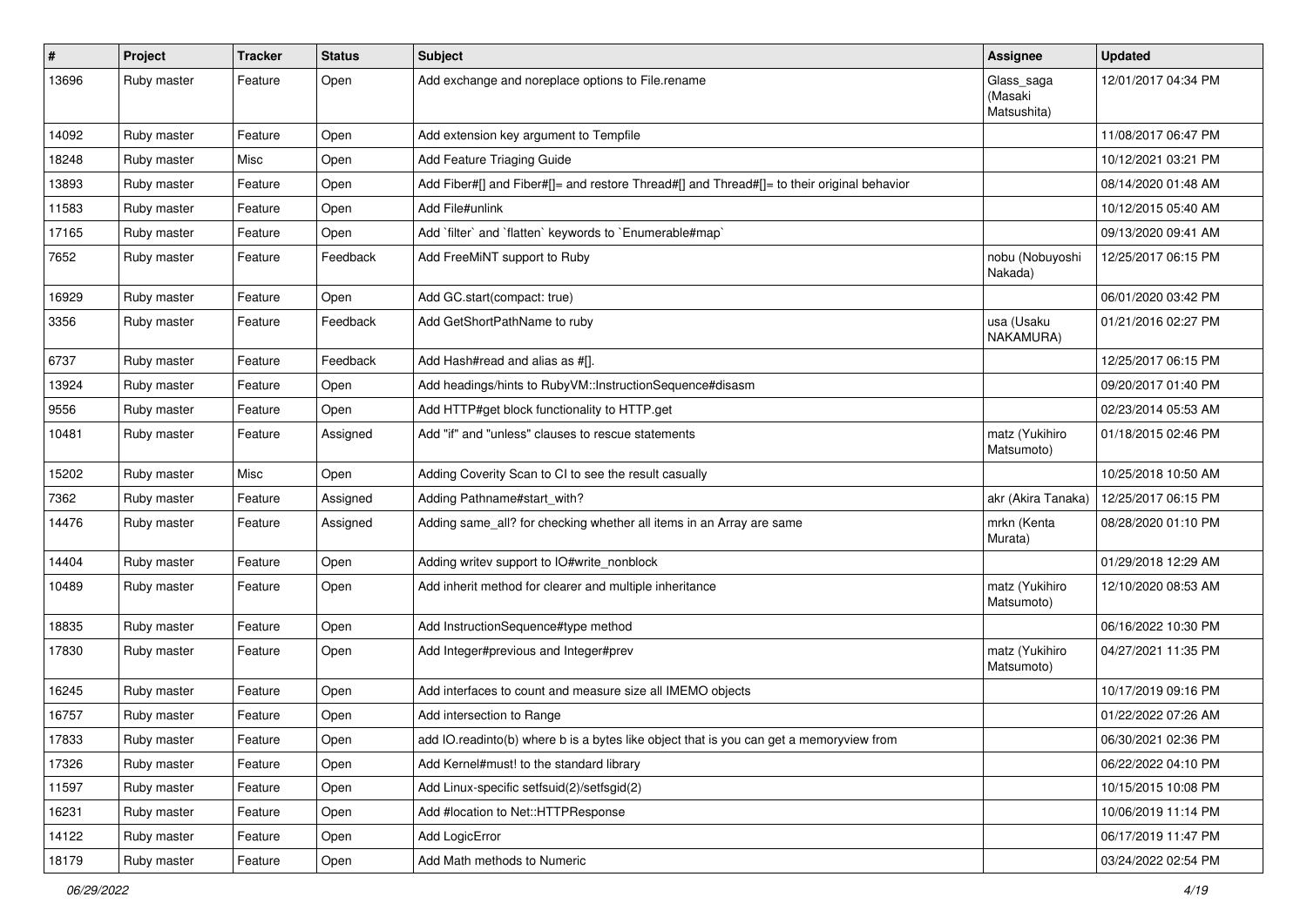| #     | Project     | <b>Tracker</b> | <b>Status</b> | <b>Subject</b>                                                                                                                         | <b>Assignee</b>                        | <b>Updated</b>      |
|-------|-------------|----------------|---------------|----------------------------------------------------------------------------------------------------------------------------------------|----------------------------------------|---------------------|
| 14116 | Ruby master | Feature        | Feedback      | Add Matrix #exponentiate method as Matlab's exp                                                                                        | marcandre<br>(Marc-Andre<br>Lafortune) | 11/20/2017 06:52 AM |
| 16899 | Ruby master | Feature        | Open          | Add method `Array#both_end`                                                                                                            |                                        | 05/18/2020 01:44 AM |
| 7876  | Ruby master | Feature        | Open          | Add method for accessing Class from within Singleton Class                                                                             | matz (Yukihiro<br>Matsumoto)           | 12/25/2017 06:15 PM |
| 4818  | Ruby master | Feature        | Assigned      | Add method marshalable?                                                                                                                | matz (Yukihiro<br>Matsumoto)           | 12/25/2017 06:15 PM |
| 8994  | Ruby master | Feature        | Open          | add methods for Float to get if an NaN is quiet or not, also add class methods for Float to "generate"<br>an quiet NaN and an loud NaN |                                        | 10/21/2019 10:38 PM |
| 15571 | Ruby master | Feature        | Open          | Add methods: iroot, root, and roots                                                                                                    |                                        | 01/30/2019 06:17 PM |
| 14771 | Ruby master | Feature        | Open          | Add method to create DNS resource from data string                                                                                     |                                        | 05/17/2018 10:43 PM |
| 9779  | Ruby master | Feature        | Open          | Add Module#descendents                                                                                                                 |                                        | 01/05/2018 09:00 PM |
| 17753 | Ruby master | Feature        | Open          | Add Module#namespace                                                                                                                   |                                        | 04/17/2021 08:04 AM |
| 8275  | Ruby master | Feature        | Open          | Add Module#public_const_get                                                                                                            |                                        | 12/23/2021 11:43 PM |
| 13677 | Ruby master | Feature        | Feedback      | Add more details to error "Name or service not known (SocketError)"                                                                    |                                        | 04/01/2019 09:12 AM |
| 18418 | Ruby master | Feature        | Open          | Add Net::HTTP#security_level=                                                                                                          |                                        | 12/19/2021 11:58 AM |
| 18675 | Ruby master | Feature        | Open          | Add new exception class for resolv timeouts                                                                                            |                                        | 04/01/2022 11:22 PM |
| 17406 | Ruby master | Feature        | Open          | Add `NoMatchingPatternError#depth`                                                                                                     |                                        | 12/19/2020 03:18 PM |
| 18809 | Ruby master | Feature        | Open          | Add Numeric#ceildiv                                                                                                                    |                                        | 06/21/2022 06:21 PM |
| 9585  | Ruby master | Feature        | Open          | Add Object#in? to make ruby easier to read                                                                                             |                                        | 03/15/2014 04:49 PM |
| 8751  | Ruby master | Feature        | Open          | Add offsets to method#source_location                                                                                                  |                                        | 12/23/2021 11:43 PM |
| 8576  | Ruby master | Feature        | Assigned      | Add optimized method type for constant value methods                                                                                   | ko1 (Koichi<br>Sasada)                 | 12/25/2017 06:15 PM |
| 6842  | Ruby master | Feature        | Assigned      | Add Optional Arguments to String#strip                                                                                                 | matz (Yukihiro<br>Matsumoto)           | 08/24/2016 05:50 AM |
| 7654  | Ruby master | Feature        | Open          | Add optional code block to IO::readlines                                                                                               | matz (Yukihiro<br>Matsumoto)           | 12/25/2017 06:15 PM |
| 15815 | Ruby master | Feature        | Open          | Add option to raise NoMethodError for OpenStruct                                                                                       | marcandre<br>(Marc-Andre<br>Lafortune) | 09/28/2020 02:11 AM |
| 11484 | Ruby master | Feature        | Feedback      | add output offset for readpartial/read_nonblock/etc                                                                                    | matz (Yukihiro<br>Matsumoto)           | 09/25/2017 07:28 AM |
| 5461  | Ruby master | Feature        | Assigned      | Add pipelining to Net::HTTP                                                                                                            | naruse (Yui<br>NARUSE)                 | 12/25/2017 06:15 PM |
| 13765 | Ruby master | Feature        | Open          | Add Proc#bind                                                                                                                          |                                        | 07/26/2017 01:31 PM |
| 18774 | Ruby master | Feature        | Open          | Add Queue#pop(timeout:)                                                                                                                |                                        | 05/20/2022 12:27 AM |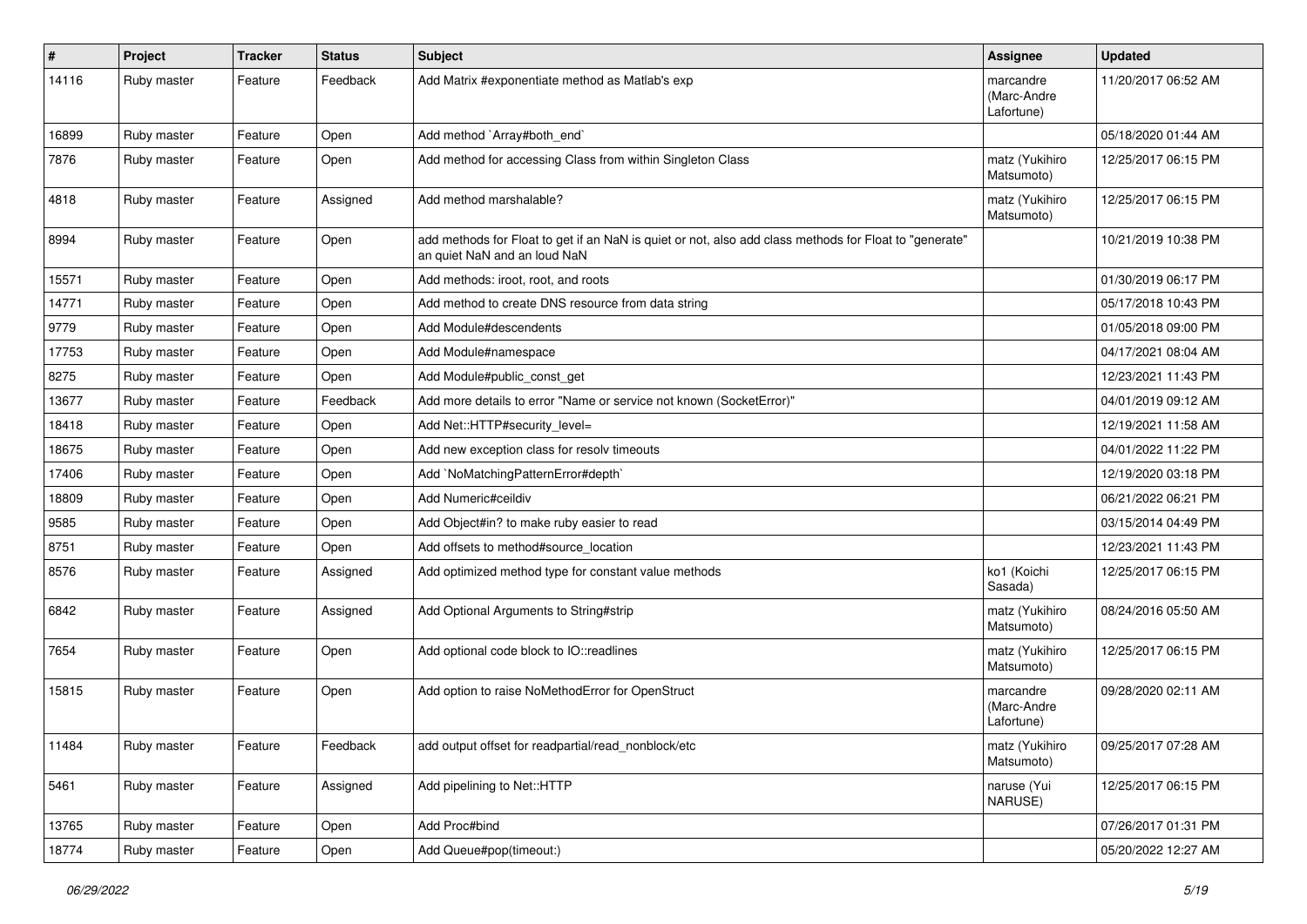| #     | Project     | <b>Tracker</b> | <b>Status</b> | <b>Subject</b>                                                                     | <b>Assignee</b>              | <b>Updated</b>      |
|-------|-------------|----------------|---------------|------------------------------------------------------------------------------------|------------------------------|---------------------|
| 18123 | Ruby master | Bug            | Feedback      | addr2line.c: Define `SHF_COMPRESSED`                                               |                              | 06/09/2022 09:11 AM |
| 18121 | Ruby master | Bug            | Feedback      | addr2line.c: Endianness                                                            |                              | 06/09/2022 09:13 AM |
| 18131 | Ruby master | Bug            | Open          | addr2line.c: Some inlined functions mistakenly shown                               |                              | 08/24/2021 07:59 PM |
| 18081 | Ruby master | Bug            | Feedback      | addr2line.c: Wrong section for `DW_AT_ranges`                                      |                              | 06/09/2022 09:19 AM |
| 13933 | Ruby master | Feature        | Open          | Add Range#empty?                                                                   |                              | 10/25/2017 09:19 AM |
| 11917 | Ruby master | Feature        | Open          | Add Range#length as an alias for size                                              |                              | 01/30/2016 07:01 AM |
| 14777 | Ruby master | Feature        | Open          | Add Range#offset?                                                                  |                              | 05/19/2018 03:50 PM |
| 18515 | Ruby master | Feature        | Open          | Add Range#reverse_each implementation for performance                              |                              | 01/31/2022 02:23 AM |
| 14917 | Ruby master | Misc           | Assigned      | Add RDoc documents to tar ball                                                     | aycabta (aycabta             | 07/21/2018 09:29 AM |
| 7883  | Ruby master | Feature        | Open          | Add Regex#to_proc                                                                  | matz (Yukihiro<br>Matsumoto) | 12/25/2017 06:15 PM |
| 15217 | Ruby master | Feature        | Open          | Add Resolv.current resolver                                                        |                              | 10/08/2018 11:18 PM |
| 11312 | Ruby master | Feature        | Open          | Add Resolv::DNS::Resource::IN::SPF                                                 | akr (Akira Tanaka)           | 07/01/2015 03:26 AM |
| 17134 | Ruby master | Feature        | Open          | Add resolv_timeout to TCPSocket                                                    |                              | 12/10/2020 09:09 AM |
| 13639 | Ruby master | Feature        | Open          | Add "RTMIN" and "RTMAX" to Signal.list                                             |                              | 08/31/2017 09:06 AM |
| 14833 | Ruby master | Feature        | Open          | Add RubyVM::AST::Node#pretty_print                                                 |                              | 06/07/2018 02:56 PM |
| 17375 | Ruby master | Feature        | Open          | Add scheduler callbacks for transferring fibers                                    |                              | 12/07/2020 11:31 PM |
| 17208 | Ruby master | Feature        | Open          | Add `Set#compact` and `Set#compact!` methods                                       |                              | 11/05/2020 10:44 AM |
| 17325 | Ruby master | Feature        | Open          | Adds Fiber#cancel, which forces a Fiber to break/return                            |                              | 11/19/2020 12:34 AM |
| 14114 | Ruby master | Feature        | Open          | Add #step for Array, Enumerable, Enumerator                                        |                              | 06/24/2019 05:00 PM |
| 13683 | Ruby master | Feature        | Feedback      | Add strict Enumerable#single                                                       |                              | 09/02/2021 05:52 PM |
| 14033 | Ruby master | Feature        | Open          | Add String#append                                                                  |                              | 08/08/2018 03:01 AM |
| 14919 | Ruby master | Feature        | Open          | Add String#byteinsert                                                              |                              | 07/18/2018 01:29 PM |
| 13626 | Ruby master | Feature        | Open          | Add String#byteslice!                                                              |                              | 07/03/2018 11:07 PM |
| 9043  | Ruby master | Feature        | Open          | Add String#f method as shortcut for #freeze                                        | matz (Yukihiro<br>Matsumoto) | 01/05/2018 09:00 PM |
| 8573  | Ruby master | Feature        | Feedback      | Add String#format method(not an alias of String#%)                                 |                              | 04/18/2018 09:59 AM |
| 10574 | Ruby master | Feature        | Open          | Add String#Ichomp and String.Ichomp!                                               | matz (Yukihiro<br>Matsumoto) | 12/15/2014 04:34 PM |
| 15771 | Ruby master | Feature        | Feedback      | Add `String#split` option to set `split_type string` with a single space separator |                              | 05/27/2020 09:19 PM |
| 12744 | Ruby master | Feature        | Feedback      | Add str.reverse_each_char and str.reverse_chars                                    |                              | 09/16/2016 10:41 AM |
| 12964 | Ruby master | Feature        | Feedback      | Add sub? and gsub? method to string class.                                         |                              | 11/22/2016 10:13 AM |
| 9960  | Ruby master | Feature        | Feedback      | Add support for GNU --long options                                                 |                              | 06/21/2014 02:06 AM |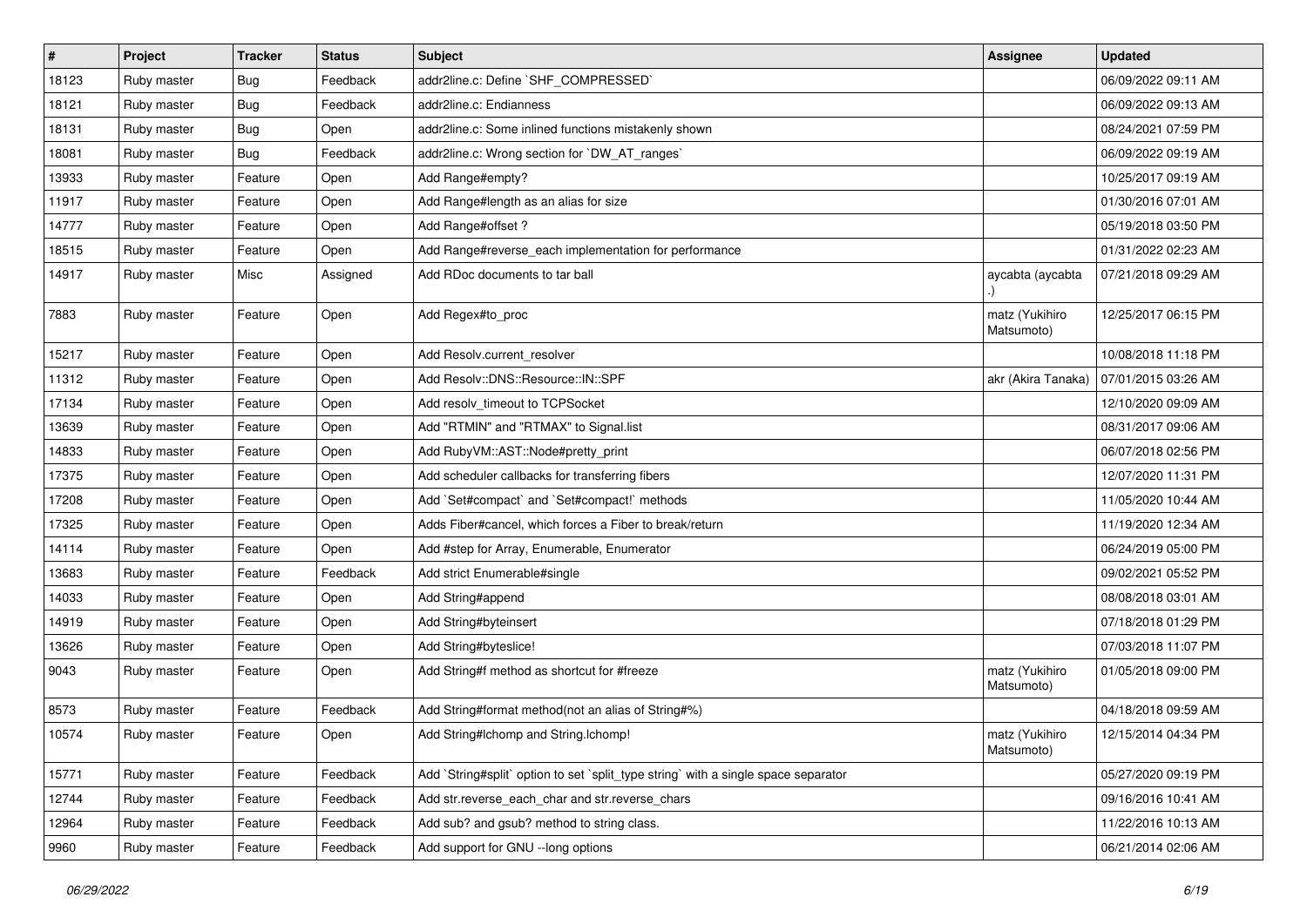| $\sharp$ | Project     | Tracker | <b>Status</b> | <b>Subject</b>                                                                                                             | <b>Assignee</b>              | <b>Updated</b>      |
|----------|-------------|---------|---------------|----------------------------------------------------------------------------------------------------------------------------|------------------------------|---------------------|
| 10869    | Ruby master | Feature | Open          | Add support for option to pre-compile Ruby files                                                                           |                              | 02/23/2015 11:08 AM |
| 9064     | Ruby master | Feature | Feedback      | Add support for packages, like in Java                                                                                     | matz (Yukihiro<br>Matsumoto) | 07/29/2014 02:07 AM |
| 15560    | Ruby master | Feature | Open          | Add support for read/write offsets.                                                                                        |                              | 01/26/2019 11:03 AM |
| 12115    | Ruby master | Feature | Open          | Add Symbol#call to allow to_proc shorthand with arguments                                                                  |                              | 11/16/2018 09:49 AM |
| 5478     | Ruby master | Feature | Open          | Add syntax to import Set into core                                                                                         |                              | 09/02/2020 12:24 PM |
| 5945     | Ruby master | Feature | Assigned      | Add the ability to mark a at_exit as process-local.                                                                        | matz (Yukihiro<br>Matsumoto) | 10/10/2018 08:29 AM |
| 8027     | Ruby master | Feature | Feedback      | add the possibility to raise an exception in #included, #extended, #prepended, #inherited and break<br>the calling feature |                              | 06/02/2013 03:22 PM |
| 16425    | Ruby master | Feature | Open          | Add Thread#dig                                                                                                             |                              | 12/17/2019 12:15 AM |
| 8640     | Ruby master | Feature | Open          | Add Time#elapsed to return nanoseconds since creation                                                                      |                              | 12/23/2021 11:43 PM |
| 10829    | Ruby master | Feature | Open          | Add to_proc method to the Array class                                                                                      |                              | 12/23/2021 11:43 PM |
| 16137    | Ruby master | Feature | Open          | Add === to UnboundMethod                                                                                                   |                              | 09/07/2019 11:05 AM |
| 12459    | Ruby master | Feature | Feedback      | Add type coercion option to ARGV getopts arguements.                                                                       |                              | 06/06/2016 08:37 AM |
| 8967     | Ruby master | Feature | Open          | add uninclude and unextend method                                                                                          |                              | 09/30/2013 02:18 PM |
| 9887     | Ruby master | Feature | Open          | Add uninclude please                                                                                                       |                              | 05/31/2014 01:33 PM |
| 9929     | Ruby master | Feature | Open          | add with_default method to Hash                                                                                            |                              | 06/11/2014 12:08 AM |
| 15752    | Ruby master | Feature | Feedback      | A dedicated module for experimental features                                                                               |                              | 03/17/2021 04:38 AM |
| 15456    | Ruby master | Feature | Open          | Adopt some kind of consistent versioning mechanism                                                                         |                              | 02/07/2019 06:26 PM |
| 11660    | Ruby master | Feature | Open          | a falsy value (similar to js undefined) that facilitates forwarding of default arguments                                   |                              | 11/05/2019 07:33 PM |
| 15036    | Ruby master | Feature | Open          | after upgrade when run apt upgrade metasploit                                                                              |                              | 12/23/2021 11:43 PM |
| 15804    | Ruby master | Feature | Open          | A generic method to resolve the indexing on a sequence                                                                     |                              | 04/28/2019 12:54 PM |
| 11514    | Ruby master | Bug     | Open          | AIX6.1 - Ruby 2.2.3 - Segmentation fault in :byteslice                                                                     |                              | 09/18/2015 07:39 AM |
| 7614     | Ruby master | Feature | Open          | alias_accessor                                                                                                             | matz (Yukihiro<br>Matsumoto) | 12/25/2017 06:15 PM |
| 8016     | Ruby master | Feature | Assigned      | Alias FILE and LINE as methods                                                                                             | matz (Yukihiro<br>Matsumoto) | 12/25/2017 06:15 PM |
| 16781    | Ruby master | Feature | Open          | alias :fold :reduce                                                                                                        |                              | 05/16/2020 08:28 AM |
| 6444     | Ruby master | Feature | Feedback      | alias for String#index                                                                                                     |                              | 12/25/2017 06:15 PM |
| 12145    | Ruby master | Feature | Open          | Aliashood between 'size' and 'length' is not consistent                                                                    |                              | 06/27/2019 10:02 PM |
| 17773    | Ruby master | Feature | Open          | Alias `Numeric#zero?` and `Float#zero?` as `Numeric#empty?` and `Float#empty?`                                             |                              | 04/02/2021 03:39 PM |
| 9784     | Ruby master | Feature | Open          | Alias URI#merge to URI#join                                                                                                |                              | 04/29/2014 05:42 AM |
| 17356    | Ruby master | Feature | Open          | Alignment of memory allocated through Fiddle struct's malloc                                                               |                              | 12/02/2020 11:06 AM |
| 18559    | Ruby master | Feature | Open          | Allocation tracing: Objects created by the parser are attributed to Kernel.require                                         |                              | 06/28/2022 12:21 PM |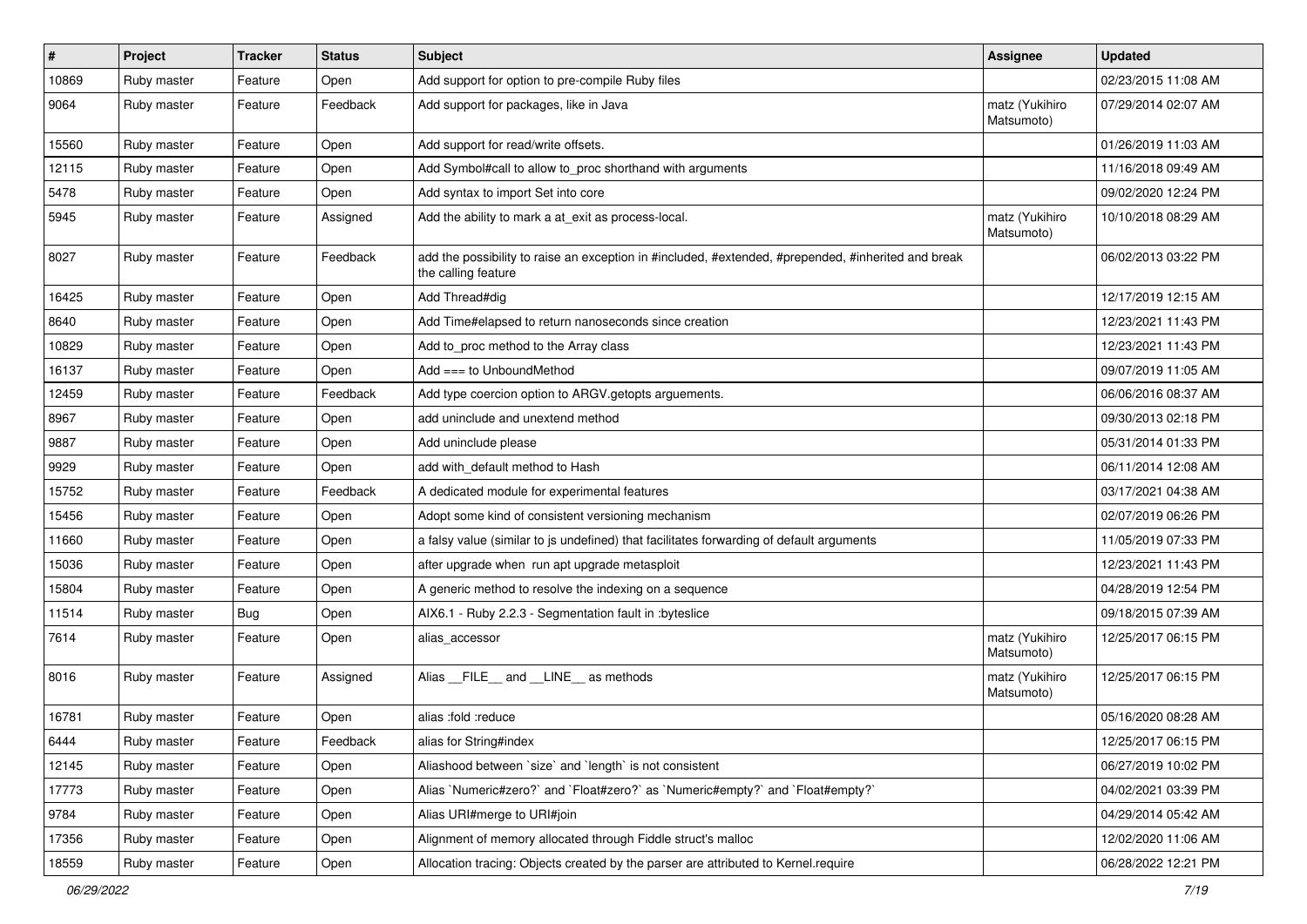| #     | Project     | <b>Tracker</b> | <b>Status</b> | <b>Subject</b>                                                                                                          | Assignee                             | <b>Updated</b>      |
|-------|-------------|----------------|---------------|-------------------------------------------------------------------------------------------------------------------------|--------------------------------------|---------------------|
| 17279 | Ruby master | Feature        | Open          | Allow a negative step in Range#step with a block                                                                        | matz (Yukihiro<br>Matsumoto)         | 10/22/2020 02:23 AM |
| 13890 | Ruby master | Feature        | Open          | Allow a regexp as an argument to 'count', to count more interesting things than single characters                       |                                      | 12/30/2017 04:37 AM |
| 16848 | Ruby master | Feature        | Feedback      | Allow callables in \$LOAD PATH                                                                                          |                                      | 06/26/2020 02:15 PM |
| 5582  | Ruby master | Feature        | Assigned      | Allow clone of singleton methods on a BasicObject                                                                       | matz (Yukihiro<br>Matsumoto)         | 12/25/2017 06:15 PM |
| 14463 | Ruby master | Feature        | Open          | Allow comments to precede dots in member expressions                                                                    |                                      | 12/23/2021 11:43 PM |
| 12968 | Ruby master | Feature        | Open          | Allow default value via block for Integer(), Float() and Rational()                                                     |                                      | 06/28/2017 05:53 PM |
| 8396  | Ruby master | Feature        | Feedback      | Allow easier destructuring of MatchData                                                                                 |                                      | 06/02/2013 04:53 PM |
| 6452  | Ruby master | Feature        | Assigned      | Allow extend to override class methods                                                                                  | matz (Yukihiro<br>Matsumoto)         | 12/10/2020 08:53 AM |
| 13821 | Ruby master | Feature        | Assigned      | Allow fibers to be resumed across threads                                                                               | ko1 (Koichi<br>Sasada)               | 02/15/2019 10:09 AM |
| 7436  | Ruby master | Feature        | Assigned      | Allow for a "granularity" flag for backtrace_locations                                                                  | matz (Yukihiro<br>Matsumoto)         | 12/25/2017 06:15 PM |
| 16739 | Ruby master | Feature        | Open          | Allow Hash#keys and Hash#values to accept a block for filtering output                                                  |                                      | 07/10/2020 04:09 PM |
| 10482 | Ruby master | Feature        | Feedback      | Allow ignored items to vary in `Enumerable#chunk`.                                                                      |                                      | 11/11/2014 10:08 AM |
| 10404 | Ruby master | Feature        | Open          | Allow individual finalizers to be removed with ObjectSpace.undefine finalizer                                           | matz (Yukihiro<br>Matsumoto)         | 10/20/2014 08:14 AM |
| 5617  | Ruby master | Feature        | Assigned      | Allow install RubyGems into dediceted directory                                                                         | hsbt (Hiroshi<br>SHIBATA)            | 05/16/2018 09:15 AM |
| 8678  | Ruby master | Feature        | Assigned      | Allow invalid string to work with regexp                                                                                | matz (Yukihiro<br>Matsumoto)         | 01/05/2018 09:00 PM |
| 2631  | Ruby master | Feature        | Assigned      | Allow IO#reopen to take a block                                                                                         | Glass_saga<br>(Masaki<br>Matsushita) | 05/24/2018 01:22 PM |
| 12023 | Ruby master | Feature        | Open          | Allow ivars to be used as method arguments                                                                              |                                      | 01/27/2016 09:58 AM |
| 15419 | Ruby master | Feature        | Open          | Allow Kernel#tap to be invoked with arguments like Kernel#send                                                          |                                      | 12/23/2021 11:43 PM |
| 18690 | Ruby master | Feature        | Open          | Allow `Kernel#then` to take arguments                                                                                   |                                      | 05/10/2022 06:16 PM |
| 13207 | Ruby master | Feature        | Feedback      | Allow keyword local variable names like `class` or `for`                                                                |                                      | 02/13/2017 06:22 AM |
| 12281 | Ruby master | Feature        | Assigned      | Allow lexically scoped use of refinements with `using {}` block syntax                                                  | shugo (Shugo<br>Maeda)               | 06/13/2016 07:44 AM |
| 10528 | Ruby master | Feature        | Open          | Allow line breaks instead of commas in arrays, hashes, argument lists, etc.                                             |                                      | 12/23/2021 11:43 PM |
| 12057 | Ruby master | Feature        | Open          | Allow methods with 'yield' to be called without a block                                                                 |                                      | 12/23/2021 11:43 PM |
| 16037 | Ruby master | Feature        | Open          | Allow multiple single/double-splatted variables in `in` pattern matching and introduce<br>non-greedy-splatted variables |                                      | 08/04/2019 04:47 AM |
| 18617 | Ruby master | Feature        | Open          | Allow multiples keys in Hash#[] acting like Hash#dig                                                                    |                                      | 03/10/2022 01:36 PM |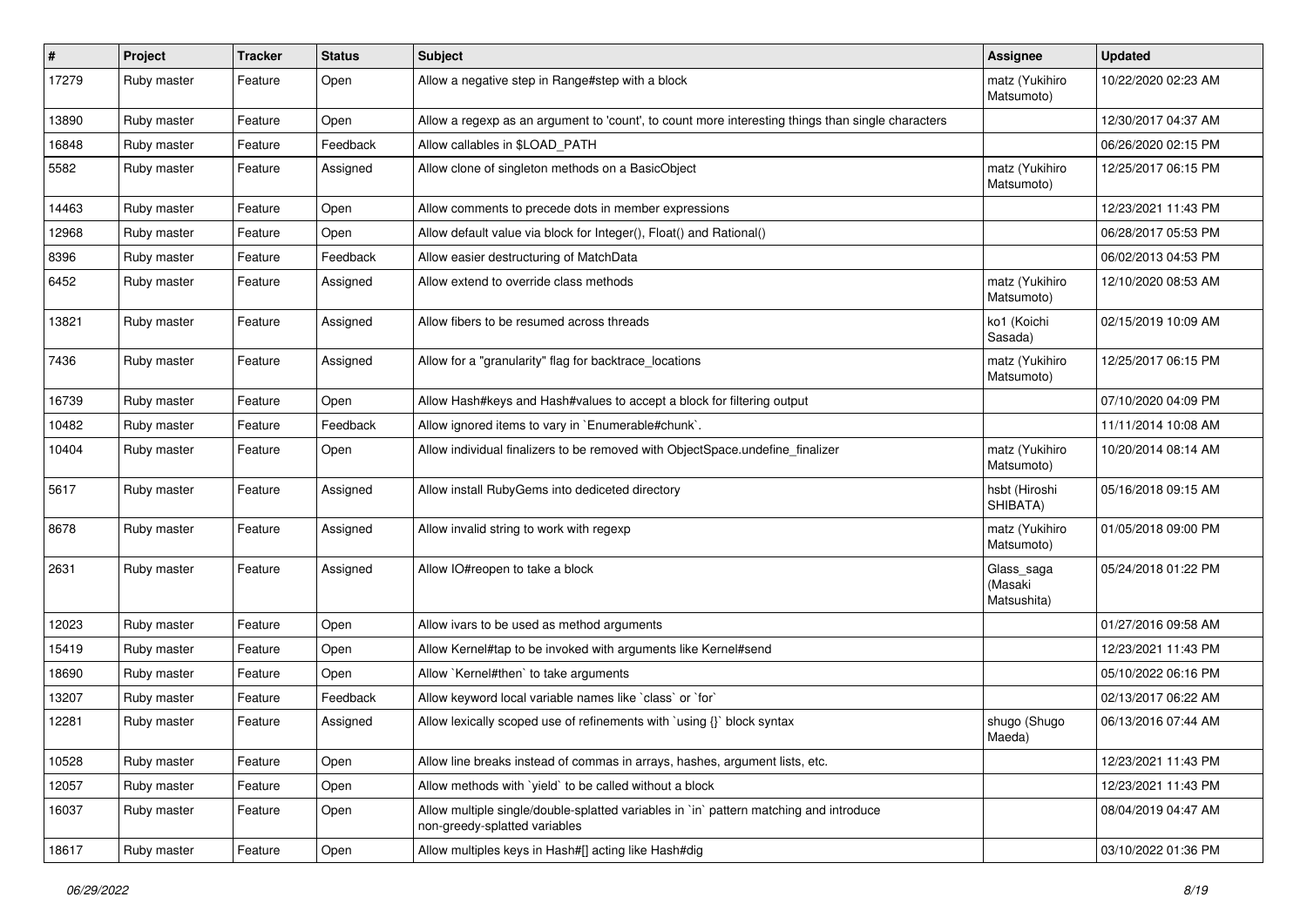| #     | Project     | <b>Tracker</b> | <b>Status</b> | <b>Subject</b>                                                                                                       | <b>Assignee</b>              | <b>Updated</b>      |
|-------|-------------|----------------|---------------|----------------------------------------------------------------------------------------------------------------------|------------------------------|---------------------|
| 17785 | Ruby master | Feature        | Open          | Allow named parameters to be keywords                                                                                | matz (Yukihiro<br>Matsumoto) | 12/17/2021 06:10 PM |
| 8046  | Ruby master | Feature        | Open          | allow Object#extend to take a block                                                                                  |                              | 12/25/2017 06:15 PM |
| 12969 | Ruby master | Feature        | Open          | Allow optional parameter in String#strip and related                                                                 |                              | 01/20/2017 08:19 AM |
| 16667 | Ruby master | Feature        | Open          | Allow parameters to Symbol#to_proc and Method#to_proc                                                                |                              | 03/03/2020 03:40 PM |
| 18408 | Ruby master | Feature        | Assigned      | Allow pattern match to set instance variables                                                                        | ktsj (Kazuki<br>Tsujimoto)   | 01/26/2022 07:07 PM |
| 5434  | Ruby master | Feature        | Assigned      | Allow per-class whitelisting of methods safe to expose through DRb                                                   | seki (Masatoshi<br>Seki)     | 12/25/2017 06:15 PM |
| 16336 | Ruby master | Feature        | Open          | Allow private constants to be accessed with absolute references                                                      |                              | 11/14/2019 06:21 PM |
| 10863 | Ruby master | Feature        | Open          | allow protected class methods to be callable from instance methods                                                   |                              | 04/01/2015 06:11 PM |
| 15991 | Ruby master | Feature        | Open          | Allow questionmarks in variable names                                                                                | matz (Yukihiro<br>Matsumoto) | 07/30/2019 03:57 AM |
| 18280 | Ruby master | Feature        | Feedback      | Allow rb_utf8_str_new_cstr(NULL)                                                                                     |                              | 11/11/2021 10:28 AM |
| 8291  | Ruby master | Feature        | Open          | Allow retrieving the root Fiber of a Thread                                                                          |                              | 12/23/2021 11:43 PM |
| 12715 | Ruby master | Feature        | Feedback      | Allow ruby hackers to omit having to specify class or module mandatory, if they know exactly what<br>they want to do |                              | 11/25/2016 09:01 AM |
| 8921  | Ruby master | Feature        | Open          | Allow select, reject, etc to accept a regex                                                                          |                              | 04/04/2020 05:57 AM |
| 10930 | Ruby master | Feature        | Feedback      | Allow splat operator to work for string interpolation                                                                |                              | 12/05/2015 04:53 AM |
| 15927 | Ruby master | Feature        | Open          | Allow string keys to be used for String#% and sprintf methods                                                        |                              | 06/17/2019 07:13 AM |
| 17520 | Ruby master | Feature        | Feedback      | Allow symbols starting with number, e.g. : 2 weeks                                                                   |                              | 02/09/2021 10:36 PM |
| 11390 | Ruby master | Feature        | Open          | Allow symbols starting with numbers                                                                                  | matz (Yukihiro<br>Matsumoto) | 08/14/2015 05:23 AM |
| 9095  | Ruby master | Feature        | Open          | Allow `Symbol#to_proc` to take arguments                                                                             |                              | 11/10/2013 04:25 AM |
| 18603 | Ruby master | Feature        | Open          | Allow syntax like obj.method(arg)=value                                                                              |                              | 02/27/2022 05:04 PM |
| 8973  | Ruby master | <b>Bug</b>     | Feedback      | Allow to configure archlibdir for multiarch                                                                          | nobu (Nobuyoshi<br>Nakada)   | 06/16/2022 08:22 AM |
| 18683 | Ruby master | Feature        | Open          | Allow to create hashes with a specific capacity.                                                                     |                              | 04/22/2022 02:34 PM |
| 16688 | Ruby master | Feature        | Open          | Allow #to path object as argument to system()                                                                        |                              | 04/13/2020 05:37 PM |
| 8959  | Ruby master | Feature        | Assigned      | Allow top level prepend                                                                                              | nobu (Nobuyoshi<br>Nakada)   | 10/16/2013 03:22 AM |
| 7132  | Ruby master | Feature        | Assigned      | Alternation between named / ordered method arguments and aliases for method arguments.                               | matz (Yukihiro<br>Matsumoto) | 12/25/2017 06:15 PM |
| 16296 | Ruby master | Feature        | Open          | Alternative behavior for `` in method body if `` is not in method definition                                         |                              | 11/10/2019 10:20 AM |
| 7939  | Ruby master | Feature        | Feedback      | Alternative curry function creation                                                                                  | matz (Yukihiro<br>Matsumoto) | 12/25/2017 06:15 PM |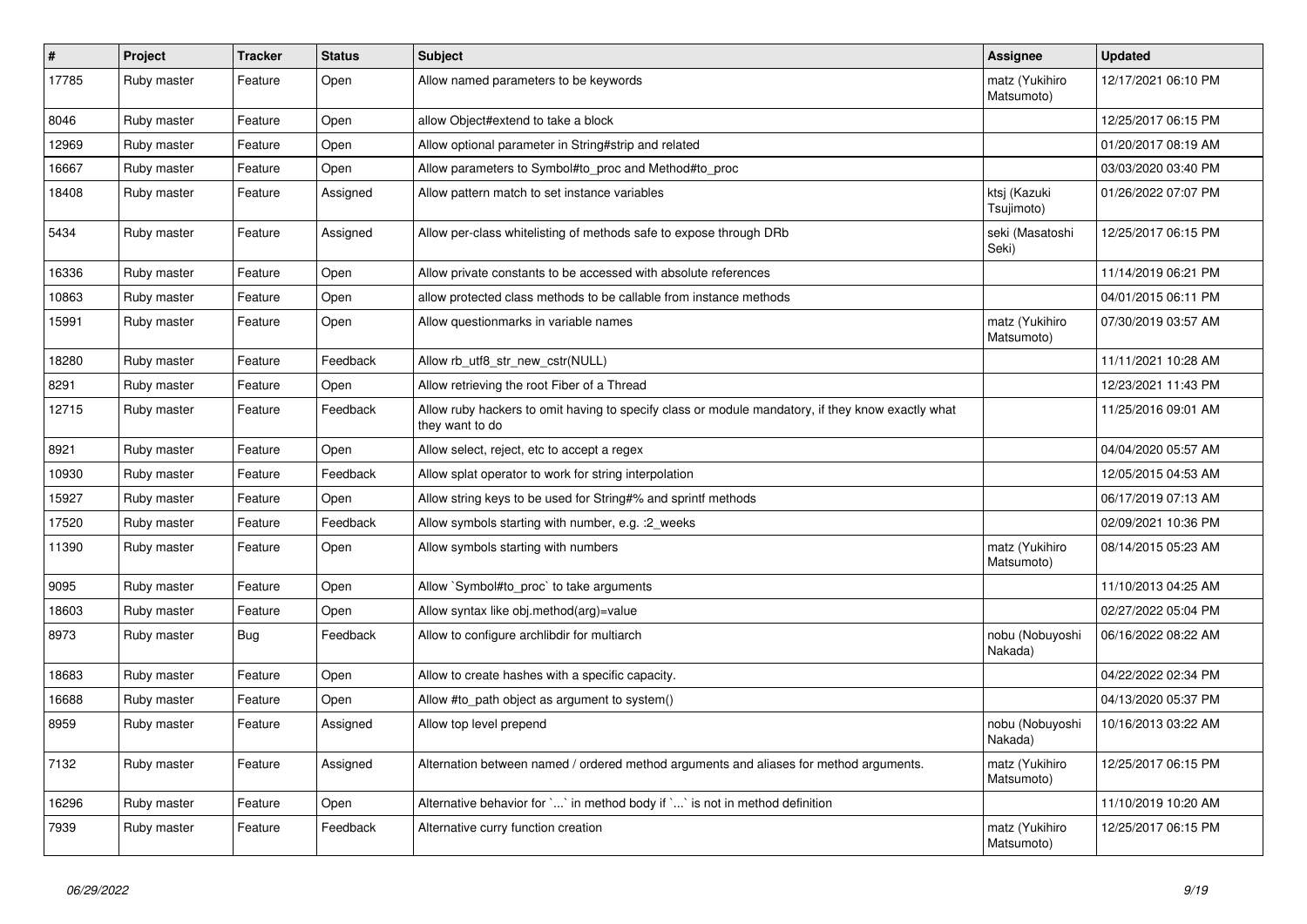| #     | Project     | <b>Tracker</b> | <b>Status</b> | <b>Subject</b>                                                                                                                                                                             | <b>Assignee</b>              | <b>Updated</b>      |
|-------|-------------|----------------|---------------|--------------------------------------------------------------------------------------------------------------------------------------------------------------------------------------------|------------------------------|---------------------|
| 14278 | Ruby master | Feature        | Open          | Ambiguous Exception for OpenSSL::HMAC.digest                                                                                                                                               |                              | 06/20/2019 11:36 PM |
| 7250  | Ruby master | Feature        | Open          | A mechanism to include at once both instance-level and class-level methods from a module                                                                                                   |                              | 12/25/2017 06:15 PM |
| 17718 | Ruby master | Feature        | Open          | a method paramaters object that can be pattern matched against                                                                                                                             |                              | 03/24/2021 01:29 PM |
| 8827  | Ruby master | Feature        | Open          | A method that flips the receiver and the first argument                                                                                                                                    |                              | 08/29/2013 05:59 AM |
| 11997 | Ruby master | Feature        | Feedback      | A method to read a file with interpolations                                                                                                                                                |                              | 03/17/2016 01:13 PM |
| 13290 | Ruby master | Feature        | Feedback      | A method to use a hash like in a case construction                                                                                                                                         |                              | 03/13/2017 07:28 AM |
| 12957 | Ruby master | Feature        | Feedback      | A more OO way to create lambda Procs                                                                                                                                                       |                              | 01/24/2017 08:43 PM |
| 10183 | Ruby master | Feature        | Open          | An alternative name for method `class`                                                                                                                                                     |                              | 10/31/2017 11:42 AM |
| 10867 | Ruby master | Feature        | Feedback      | An ATOMIC_GET operation should be written and used.                                                                                                                                        |                              | 07/23/2019 03:13 PM |
| 12083 | Ruby master | Feature        | Open          | \$_ and \$~ by Binding#local_variable_{get,set}                                                                                                                                            |                              | 02/18/2016 04:35 AM |
| 15557 | Ruby master | Feature        | Open          | A new class that stores a condition and the previous receiver                                                                                                                              |                              | 01/27/2019 05:22 AM |
| 18137 | Ruby master | Feature        | Open          | A new method to check Proc is isolated or not                                                                                                                                              |                              | 10/27/2021 07:30 AM |
| 10394 | Ruby master | Feature        | Feedback      | An instance method on Enumerator that evaluates the block under with self being the block variable.                                                                                        |                              | 04/30/2019 11:58 AM |
| 12901 | Ruby master | Feature        | Open          | Anonymous functions without scope lookup overhead                                                                                                                                          |                              | 01/01/2022 12:30 PM |
| 16986 | Ruby master | Feature        | Open          | Anonymous Struct literal                                                                                                                                                                   | matz (Yukihiro<br>Matsumoto) | 01/15/2022 04:57 PM |
| 18691 | Ruby master | Misc           | Feedback      | An option to run `make rbconfig.rb` in a different directory                                                                                                                               |                              | 06/16/2022 04:59 PM |
| 12262 | Ruby master | Feature        | Open          | Anti-loop                                                                                                                                                                                  |                              | 04/09/2016 05:30 AM |
| 18396 | Ruby master | Bug            | Open          | An unexpected "hash value omission" syntax error when without parentheses call expr follows                                                                                                |                              | 03/29/2022 09:58 PM |
| 14967 | Ruby master | Feature        | Open          | Any type                                                                                                                                                                                   |                              | 08/11/2019 07:43 PM |
| 15627 | Ruby master | Feature        | Open          | Appearance of custom singleton classes                                                                                                                                                     |                              | 06/15/2020 10:37 PM |
| 10425 | Ruby master | Feature        | Open          | A predicate method to tell if a number is near another                                                                                                                                     |                              | 10/26/2014 01:47 AM |
| 10426 | Ruby master | Feature        | Open          | A predicate to express congruence                                                                                                                                                          |                              | 11/14/2014 02:11 AM |
| 13860 | Ruby master | Feature        | Open          | A proposal for a new, simpler class-method addition to Time - for the time being calling it Time.date()<br>but another name is fine; and the ability to omit '%' tokens as arguments to it |                              | 02/21/2018 12:57 PM |
| 12378 | Ruby master | Feature        | Open          | arbitrary size Random.new_seed                                                                                                                                                             |                              | 05/13/2016 04:44 PM |
| 17399 | Ruby master | Misc           | Open          | Are endless methods experimental?                                                                                                                                                          |                              | 12/22/2020 07:05 PM |
| 12992 | Ruby master | Feature        | Open          | ArgumentError if hostname is missing                                                                                                                                                       |                              | 07/27/2021 11:40 AM |
| 12482 | Ruby master | Feature        | Open          | ArgumentError.new(nil) should give a better description                                                                                                                                    |                              | 06/16/2016 04:18 AM |
| 8062  | Ruby master | Feature        | Feedback      | Argument error stack trace to specify the 'called' method                                                                                                                                  |                              | 12/25/2017 06:15 PM |
| 14111 | Ruby master | Feature        | Open          | ArgumentError00000000000000000000000000                                                                                                                                                    |                              | 06/13/2019 05:41 AM |
| 18402 | Ruby master | Feature        | Open          | Argument Labels                                                                                                                                                                            |                              | 01/31/2022 06:14 PM |
| 16350 | Ruby master | Feature        | Assigned      | ArithmeticSequence#member? can result in infinite loop                                                                                                                                     | mrkn (Kenta<br>Murata)       | 05/29/2020 10:26 PM |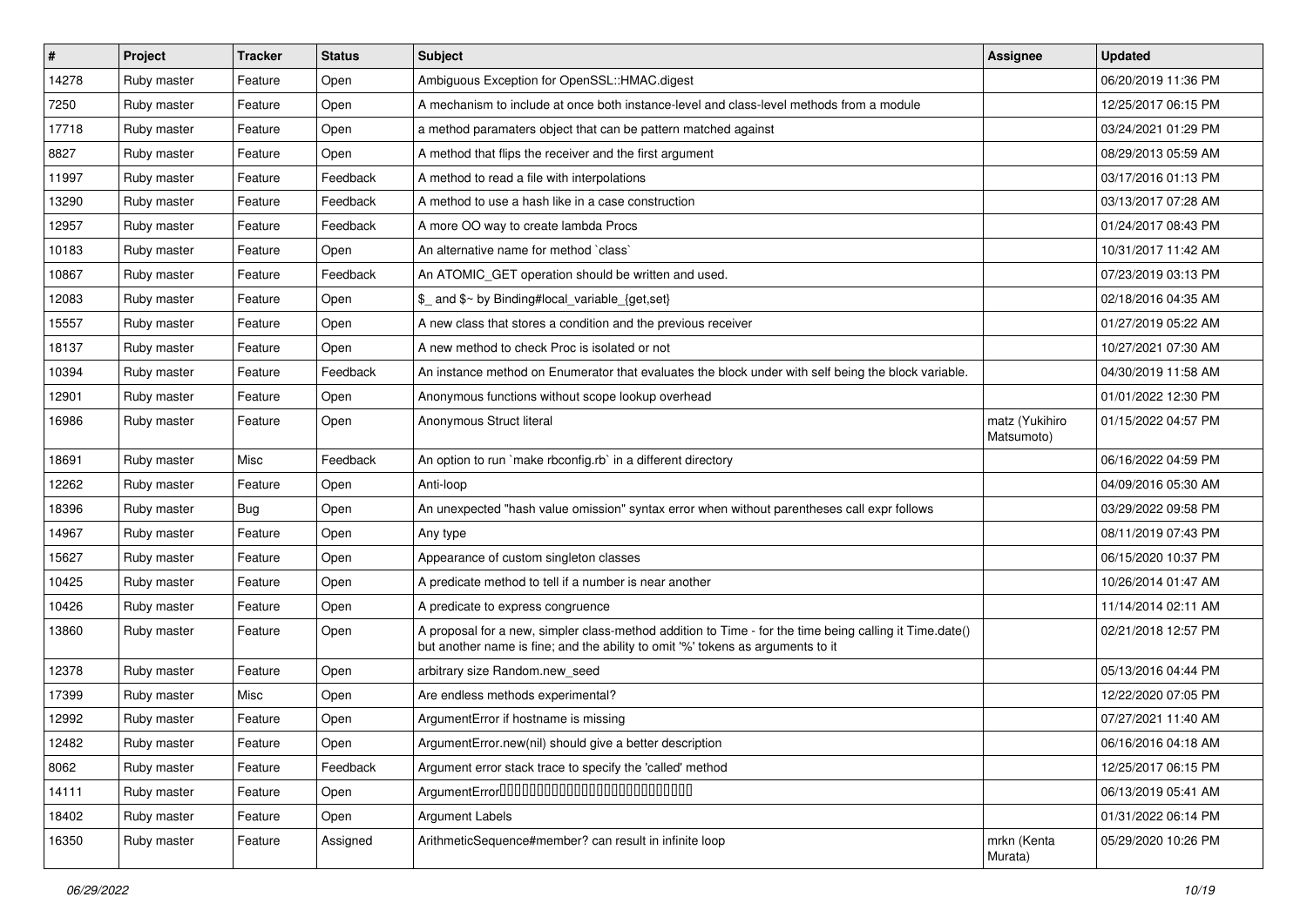| $\pmb{\#}$ | Project     | <b>Tracker</b> | <b>Status</b> | Subject                                                                                     | <b>Assignee</b>              | <b>Updated</b>      |
|------------|-------------|----------------|---------------|---------------------------------------------------------------------------------------------|------------------------------|---------------------|
| 8449       | Ruby master | Feature        | Open          | Array#ary_plus always returns an array                                                      | nobu (Nobuyoshi<br>Nakada)   | 06/02/2013 04:23 PM |
| 6515       | Ruby master | Feature        | Feedback      | array.c: added method that verifies if an Array is part of another                          | matz (Yukihiro<br>Matsumoto) | 12/25/2017 06:15 PM |
| 16039      | Ruby master | Feature        | Open          | Array#contains? to check if one array contains another array                                |                              | 12/19/2019 06:47 AM |
| 16146      | Ruby master | Feature        | Open          | Array .difference allow custom comparison                                                   |                              | 11/11/2019 08:34 PM |
| 16118      | Ruby master | Feature        | Open          | Array .difference allow custom comparison                                                   |                              | 12/23/2021 11:44 PM |
| 7657       | Ruby master | Feature        | Open          | Array#& doesn't accept Enumerables                                                          | matz (Yukihiro<br>Matsumoto) | 12/25/2017 06:15 PM |
| 10254      | Ruby master | Feature        | Feedback      | Array#each and Array#map for nested arrays                                                  |                              | 09/19/2014 07:38 PM |
| 14585      | Ruby master | Feature        | Open          | Array#each_pair                                                                             |                              | 03/11/2018 11:38 PM |
| 16928      | Ruby master | Feature        | Open          | Array#include_all? & Array#include_any?                                                     |                              | 06/01/2020 09:27 PM |
| 17056      | Ruby master | Feature        | Open          | Array#index: Allow specifying the position to start search as in String#index               |                              | 09/25/2020 01:41 PM |
| 10729      | Ruby master | Feature        | Open          | Array method to subtract in place                                                           |                              | 01/11/2015 02:29 PM |
| 7444       | Ruby master | Feature        | Open          | Array#product set                                                                           | matz (Yukihiro<br>Matsumoto) | 12/25/2017 06:15 PM |
| 3647       | Ruby master | Feature        | Feedback      | Array#sample(n, replace=false)                                                              | mrkn (Kenta<br>Murata)       | 03/11/2020 02:09 AM |
| 4147       | Ruby master | Feature        | Feedback      | Array#sample 00000000                                                                       |                              | 11/21/2016 04:59 AM |
| 12059      | Ruby master | Feature        | Open          | 'Array#single?', 'Hash#single?'                                                             |                              | 02/10/2016 04:02 AM |
| 9023       | Ruby master | Feature        | Assigned      | Array#tail                                                                                  | matz (Yukihiro<br>Matsumoto) | 12/23/2021 11:40 PM |
| 5133       | Ruby master | Feature        | Assigned      | Array#unzip as an alias of Array#transpose                                                  | mrkn (Kenta<br>Murata)       | 12/25/2017 06:15 PM |
| 16678      | Ruby master | Misc           | Open          | Array#values_at has unintuitive behavior when supplied a range starting with negative index |                              | 03/09/2020 02:06 PM |
| 8970       | Ruby master | Feature        | Open          | Array.zip and Array.product                                                                 |                              | 09/12/2019 03:40 AM |
| 4539       | Ruby master | Feature        | Assigned      | Array#zip_with                                                                              | matz (Yukihiro<br>Matsumoto) | 11/28/2019 08:23 AM |
| 17856      | Ruby master | Feature        | Open          | ary.member? is slower than ary.include?                                                     |                              | 05/11/2021 10:12 AM |
| 13164      | Ruby master | <b>Bug</b>     | Open          | A second `SystemStackError` exception results in `Segmentation fault (core dumped)`         |                              | 04/14/2017 01:05 PM |
| 11475      | Ruby master | Feature        | Open          | AST transforms                                                                              |                              | 08/21/2015 11:14 AM |
| 9402       | Ruby master | Feature        | Open          | A syntax to specify the default value of a hash                                             |                              | 12/23/2021 11:43 PM |
| 15277      | Ruby master | Feature        | Open          | at exec                                                                                     | matz (Yukihiro<br>Matsumoto) | 05/25/2020 01:09 AM |
| 8259       | Ruby master | Feature        | Open          | Atomic attributes accessors                                                                 |                              | 12/23/2021 11:43 PM |
| 8635       | Ruby master | Feature        | Open          | attr accessor with default block                                                            |                              | 12/23/2021 11:43 PM |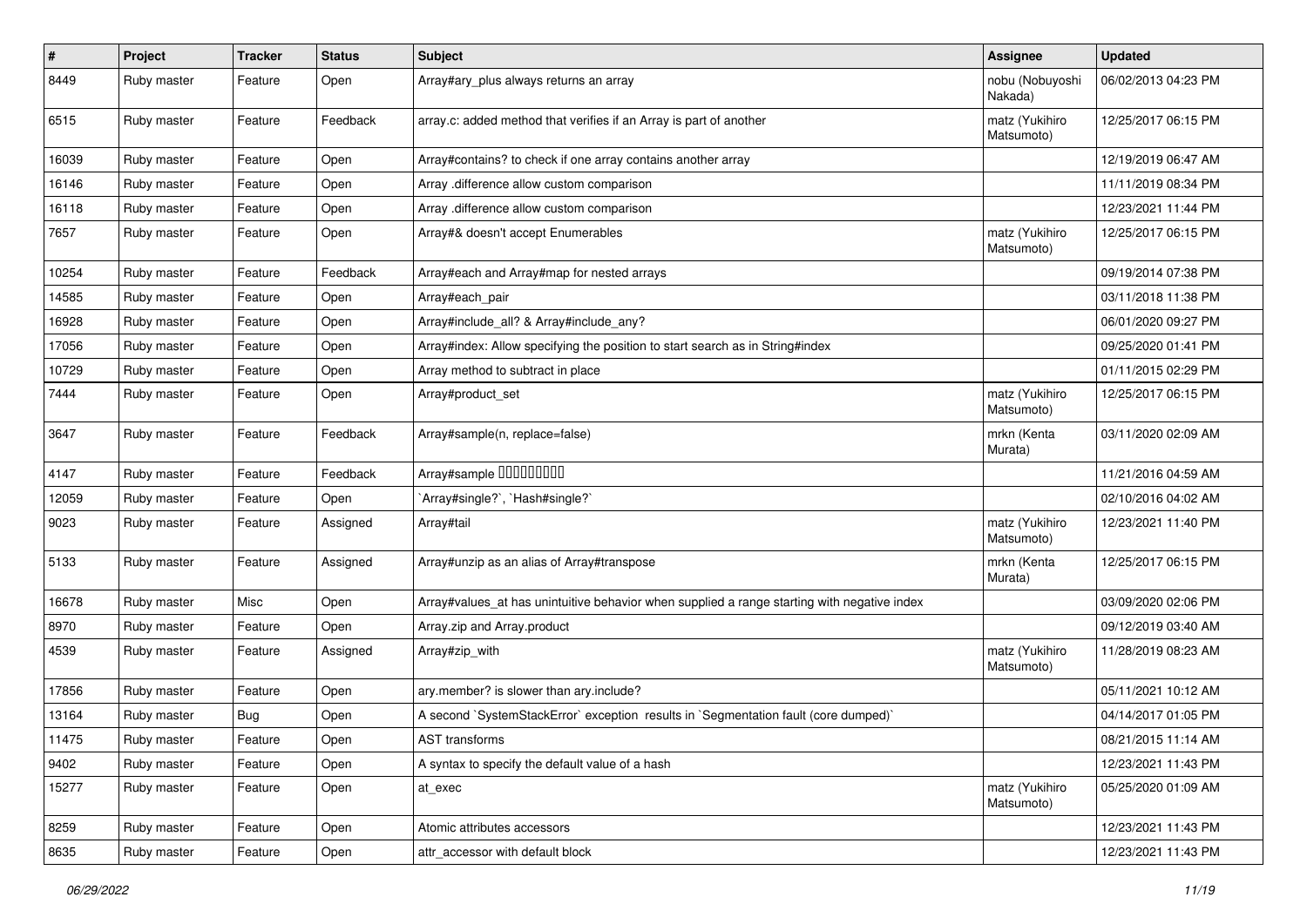| $\vert$ # | Project     | <b>Tracker</b> | <b>Status</b> | Subject                                                                           | <b>Assignee</b>               | <b>Updated</b>      |
|-----------|-------------|----------------|---------------|-----------------------------------------------------------------------------------|-------------------------------|---------------------|
| 16817     | Ruby master | Feature        | Open          | attr_predicate or attr_query or attr_something for ? methods                      |                               | 12/23/2021 11:44 PM |
| 18070     | Ruby master | Feature        | Open          | `attr` should be removed                                                          |                               | 08/09/2021 05:51 PM |
| 15330     | Ruby master | Feature        | Open          | autoload relative                                                                 | matz (Yukihiro<br>Matsumoto)  | 06/19/2022 11:25 PM |
| 11415     | Ruby master | Feature        | Open          | autoload with a Proc                                                              |                               | 10/21/2015 08:38 PM |
| 15458     | Ruby master | Feature        | Open          | Automatic Exception#cause print in IRB                                            |                               | 12/23/2021 11:44 PM |
| 16005     | Ruby master | Feature        | Open          | A variation of Time.iso8601 that can parse yyyy-MM-dd HH:mm:ss                    |                               | 06/16/2022 01:08 AM |
| 8184      | Ruby master | Feature        | Open          | Avoid the creation of meaningless ranges (nil, false, true)                       |                               | 03/29/2013 11:16 PM |
| 13006     | Ruby master | Feature        | Open          | backtrace of thread killer                                                        |                               | 12/06/2016 01:11 AM |
| 10634     | Ruby master | Feature        | Open          | Baselining with Benchmark                                                         |                               | 12/23/2021 11:43 PM |
| 16671     | Ruby master | Misc           | Open          | <b>BASERUBY</b> version policy                                                    |                               | 03/05/2020 01:11 AM |
| 5360      | Ruby master | Feature        | Feedback      | BasicObject#binding                                                               |                               | 12/25/2017 06:15 PM |
| 6478      | Ruby master | Feature        | Feedback      | BasicObject#_class_                                                               | matz (Yukihiro<br>Matsumoto)  | 12/25/2017 06:15 PM |
| 13057     | Ruby master | Misc           | Feedback      | BasicObject#_send_ documentation contains references to #send                     |                               | 12/26/2016 09:49 PM |
| 16185     | Ruby master | Bug            | Open          | basictest failure on AIX 6.1 for 64bit build                                      | kanemoto (Yutaka<br>Kanemoto) | 10/15/2019 12:05 AM |
| 17664     | Ruby master | Bug            | Assigned      | Behavior of sockets changed in Ruby 3.0 to non-blocking                           | ioquatix (Samuel<br>Williams) | 07/12/2021 10:28 AM |
| 15344     | Ruby master | Feature        | Feedback      | Being proactive about Ruby security                                               |                               | 12/23/2021 11:40 PM |
| 9832      | Ruby master | Misc           | Open          | better concurrency in threads                                                     |                               | 05/12/2014 12:33 PM |
| 14244     | Ruby master | Feature        | Open          | Better error messages for scripts with non-matching end statements                | mame (Yusuke<br>Endoh)        | 11/29/2018 08:57 AM |
| 12790     | Ruby master | Feature        | Open          | Better inspect for stdlib classes                                                 |                               | 02/27/2017 08:36 PM |
| 12019     | Ruby master | Feature        | Open          | Better low-level support for writing concurrent libraries                         | matz (Yukihiro<br>Matsumoto)  | 12/23/2021 11:43 PM |
| 8570      | Ruby master | Feature        | Open          | Better mechanisms to safely load classes concurrently                             |                               | 12/23/2021 11:43 PM |
| 13434     | Ruby master | Feature        | Open          | better method definition in C API                                                 |                               | 07/13/2017 07:41 AM |
| 13048     | Ruby master | Feature        | Open          | Better way to do Regexp.new(Regexp.escape("some string"))                         |                               | 01/20/2017 04:01 AM |
| 6857      | Ruby master | Feature        | Assigned      | bigdecimal/math BigMath.E/BigMath.exp R. P. Feynman inspired optimization         | mrkn (Kenta<br>Murata)        | 12/25/2017 06:15 PM |
| 18677     | Ruby master | Bug            | Assigned      | BigDecimal#power (**) returns FloatDomainError when passing an infinite parameter | mrkn (Kenta<br>Murata)        | 04/20/2022 02:04 AM |
| 18831     | Ruby master | Feature        | Open          | Block argument to 'yield'                                                         |                               | 06/18/2022 03:12 AM |
| 11129     | Ruby master | Feature        | Open          | block-level hash destructuring only works for the last argument                   |                               | 07/07/2019 05:11 AM |
| 13333     | Ruby master | Feature        | Open          | block to yield                                                                    |                               | 05/19/2017 09:01 AM |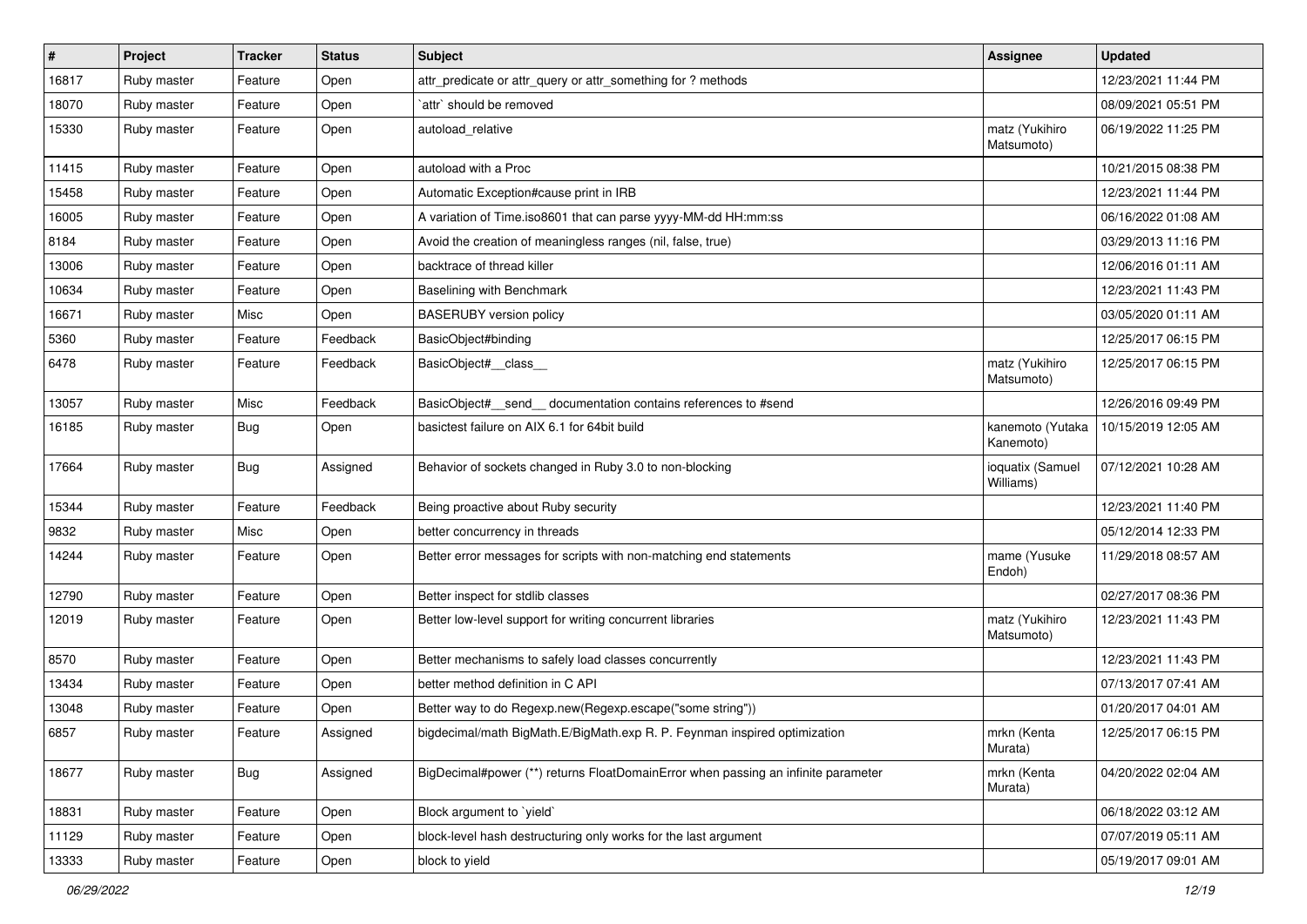| $\vert$ # | Project     | <b>Tracker</b> | <b>Status</b> | Subject                                                                                                                        | <b>Assignee</b>              | <b>Updated</b>      |
|-----------|-------------|----------------|---------------|--------------------------------------------------------------------------------------------------------------------------------|------------------------------|---------------------|
| 16143     | Ruby master | Bug            | Feedback      | BOM UTF-8 is not removed after rewind                                                                                          |                              | 06/09/2022 06:51 AM |
| 10327     | Ruby master | Feature        | Open          | Bool/False/True module for '==='                                                                                               |                              | 10/15/2014 02:42 PM |
| 17878     | Ruby master | Bug            | Open          | bootstraptest/test_ractor.rb:224 a random failing test with "The outgoing-port is already closed<br>(Ractor::ClosedError)"     |                              | 09/13/2021 01:10 PM |
| 17882     | Ruby master | Bug            | Assigned      | bootstraptest/test_ractor.rb:224 segfaults on Cygwin                                                                           | cruby-cygwin                 | 05/19/2022 08:20 AM |
| 15499     | Ruby master | Bug            | Assigned      | Breaking behavior on ruby 2.6: rb_thread_call_without_gvl doesn't invoke unblock_function when<br>used on the main thread      | ko1 (Koichi<br>Sasada)       | 01/05/2021 02:24 AM |
| 7060      | Ruby master | Feature        | Open          | Broaden support for chmod                                                                                                      |                              | 12/25/2017 06:15 PM |
| 18277     | Ruby master | Bug            | Open          | buffer error (Zlib::BufError) in Zlib::Deflate#deflate when using MJIT                                                         | k0kubun (Takashi<br>Kokubun) | 01/05/2022 03:04 PM |
| 18764     | Ruby master | Bug            | Open          | Build Error when Using msys2-mingw64 and Ruby 3.2                                                                              |                              | 05/10/2022 06:48 AM |
| 10766     | Ruby master | Misc           | Feedback      | Build failed generating RDoc documentation                                                                                     |                              | 05/17/2016 06:37 AM |
| 12179     | Ruby master | Bug            | Open          | Build failure due to VPATH expansion                                                                                           |                              | 04/14/2016 01:55 AM |
| 18674     | Ruby master | Bug            | Open          | Build failure `make up` with WSL2                                                                                              |                              | 04/01/2022 08:51 AM |
| 9189      | Ruby master | Bug            | Assigned      | Build failure on Windows in case of nonascii TEMP environment.                                                                 |                              | 01/05/2018 09:00 PM |
| 16795     | Ruby master | Feature        | Open          | build ruby.exe on Windows against ruby-static.lib omitting x64-vcruntime-ruby.dll (no '--enable-shared'<br>option for Windows) |                              | 04/17/2020 01:22 PM |
| 10213     | Ruby master | Bug            | Feedback      | bundled gems ignored by make install                                                                                           | hsbt (Hiroshi<br>SHIBATA)    | 06/10/2022 09:55 AM |
| 16013     | Ruby master | Misc           | Feedback      | Bundler                                                                                                                        | hsbt (Hiroshi<br>SHIBATA)    | 10/17/2019 05:20 PM |
| 12813     | Ruby master | Feature        | Assigned      | Calling chunk_while, slice_after, slice_before, slice_when with no block                                                       | matz (Yukihiro<br>Matsumoto) | 12/06/2016 12:58 PM |
| 18435     | Ruby master | Bug            | Open          | Calling `protected` on ancestor method changes result of `instance_methods(false)`                                             |                              | 06/09/2022 10:23 AM |
| 18476     | Ruby master | Bug            | Open          | Call to require stuck forever after receiving EAGAIN on writev when running with zeus                                          |                              | 02/28/2022 02:55 PM |
| 18049     | Ruby master | Bug            | Feedback      | Cannot build ruby-3.0.2 on NetBSD                                                                                              |                              | 08/01/2021 12:36 AM |
| 18808     | Ruby master | Bug            | Assigned      | Cannot compile ruby 3.1.2 on powerpc64le-linux without disabling the jit features                                              | k0kubun (Takashi<br>Kokubun) | 06/20/2022 10:40 AM |
| 18790     | Ruby master | Bug            | Assigned      | cannot load such file -- digest (LoadError)                                                                                    | hsbt (Hiroshi<br>SHIBATA)    | 06/06/2022 12:41 AM |
| 13252     | Ruby master | Feature        | Assigned      | C API for creating strings without copying                                                                                     | ko1 (Koichi<br>Sasada)       | 04/17/2017 07:22 AM |
| 18083     | Ruby master | Feature        | Open          | Capture error in ensure block.                                                                                                 |                              | 10/21/2021 01:00 PM |
| 7914      | Ruby master | Feature        | Open          | Case for local class methods                                                                                                   | matz (Yukihiro<br>Matsumoto) | 12/25/2017 06:15 PM |
| 18012     | Ruby master | <b>Bug</b>     | Open          | Case-insensitive character classes can only match multiple code points when top-level character<br>class is not negated        |                              | 06/29/2021 08:35 AM |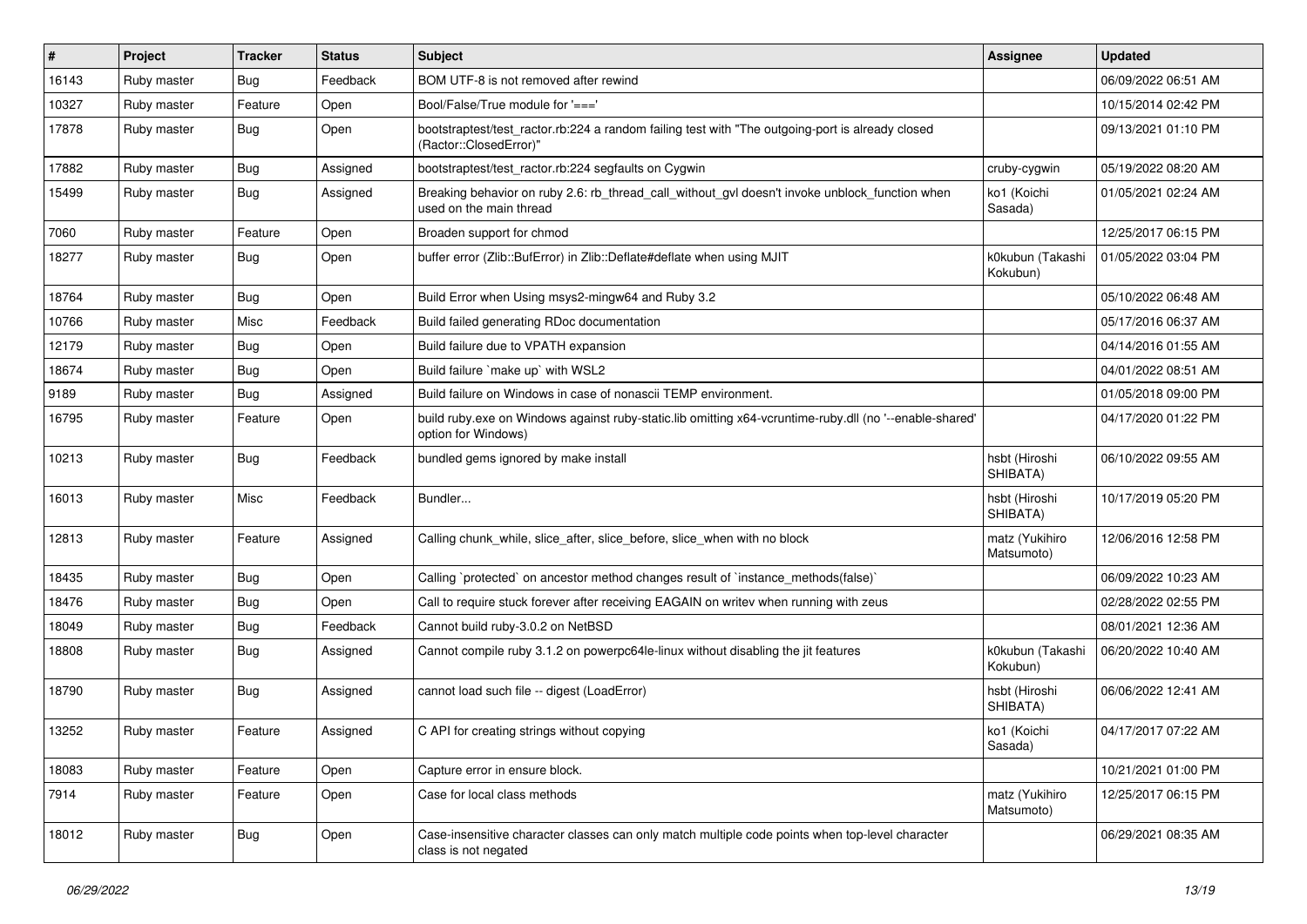| $\vert$ # | Project     | <b>Tracker</b> | <b>Status</b> | Subject                                                                                                                                                               | <b>Assignee</b>              | <b>Updated</b>      |
|-----------|-------------|----------------|---------------|-----------------------------------------------------------------------------------------------------------------------------------------------------------------------|------------------------------|---------------------|
| 15363     | Ruby master | Feature        | Open          | Case insensitive file systems - add info to CONFIG or somewhere?                                                                                                      |                              | 12/03/2018 04:30 AM |
| 17989     | Ruby master | Bug            | Open          | Case insensitive Regexps do not handle characters with overlapping case foldings                                                                                      |                              | 06/15/2021 11:43 AM |
| 11723     | Ruby master | Feature        | Open          | CGI library should give access to raw request body                                                                                                                    |                              | 11/20/2015 07:06 PM |
| 15145     | Ruby master | Feature        | Open          | chained mappings proposal                                                                                                                                             |                              | 09/22/2018 12:06 AM |
| 14724     | Ruby master | Feature        | Open          | chains of inequalities                                                                                                                                                | matz (Yukihiro<br>Matsumoto) | 05/19/2018 01:06 AM |
| 14606     | Ruby master | Feature        | Open          | Change begin-else-end without rescue from warning to syntax error                                                                                                     |                              | 03/16/2018 01:22 AM |
| 7546      | Ruby master | Feature        | Open          | Change behavior of `Array#slice` for an argument of `Range` class                                                                                                     | matz (Yukihiro<br>Matsumoto) | 12/10/2020 08:49 AM |
| 10473     | Ruby master | Feature        | Open          | Change Date#to_datetime to use local time                                                                                                                             |                              | 07/23/2021 07:08 PM |
| 13559     | Ruby master | Feature        | Feedback      | Change implementation of Feature #6721                                                                                                                                |                              | 05/18/2017 12:31 PM |
| 18256     | Ruby master | Feature        | Open          | Change the canonical name of Thread::Mutex, Thread::Queue, Thread::SizedQueue and<br>Thread::ConditionVariable to just Mutex, Queue, SizedQueue and ConditionVariable |                              | 10/20/2021 10:59 PM |
| 12041     | Ruby master | Feature        | Open          | Change the initializer of NameError to take a receiver as the third argument                                                                                          |                              | 02/12/2016 05:37 AM |
| 16750     | Ruby master | Misc           | Open          | Change typedef of VALUE for better type checking                                                                                                                      |                              | 04/03/2020 02:34 AM |
| 13240     | Ruby master | Feature        | Open          | Change Unicode property implementation in Onigmo from inversion lists to direct lookup                                                                                |                              | 02/22/2017 08:01 AM |
| 18010     | Ruby master | <b>Bug</b>     | Open          | Character class with single character gets case-folded with following string                                                                                          |                              | 06/28/2021 09:30 AM |
| 17646     | Ruby master | <b>Bug</b>     | Open          | Check for `__builtin_mul_overflow` with `long long` arguments                                                                                                         |                              | 02/19/2021 06:19 PM |
| 13534     | Ruby master | Feature        | Assigned      | Checking installation results of default gems                                                                                                                         | hsbt (Hiroshi<br>SHIBATA)    | 07/26/2018 02:16 AM |
| 15334     | Ruby master | Bug            | Open          | child_info_fork::abort: address space needed by 'emoji_iso2022_kddi.so' on cygwin                                                                                     | cruby-cygwin                 | 05/19/2022 08:20 AM |
| 10770     | Ruby master | Feature        | Open          | chr and ord behavior for ill-formed byte sequences and surrogate code points                                                                                          |                              | 01/22/2015 10:19 AM |
| 18726     | Ruby master | Misc           | Open          | CI Error on c99 and c2x                                                                                                                                               | shyouhei<br>(Shyouhei Urabe) | 04/19/2022 09:05 AM |
| 15565     | Ruby master | Feature        | Open          | Circular dependency warnings - suggestions/ideas to improve the output from ruby                                                                                      |                              | 01/25/2019 11:36 PM |
| 17720     | Ruby master | Misc           | Assigned      | Cirrus CI to check non-x86_64 architecture cases by own machines                                                                                                      | jaruga (Jun Aruga)           | 09/26/2021 10:24 AM |
| 18379     | Ruby master | <b>Bug</b>     | Open          | [CI] Windows mingw/ucrt - test-all timeout failures                                                                                                                   |                              | 12/02/2021 02:23 AM |
| 17829     | Ruby master | Misc           | Open          | Clang/LLVM correctness of x64-mingw32 build (`shorten-64-to-32` warnings)                                                                                             |                              | 04/26/2021 04:23 PM |
| 11570     | Ruby master | Misc           | Open          | Clarify autoload chaining behavior                                                                                                                                    |                              | 10/06/2015 04:52 PM |
| 15487     | Ruby master | Misc           | Assigned      | Clarify default gems maintanance policy                                                                                                                               | hsbt (Hiroshi<br>SHIBATA)    | 12/30/2018 08:42 PM |
| 17994     | Ruby master | Feature        | Open          | Clarify 'IO.read' behavior and add 'File.read' method                                                                                                                 |                              | 07/16/2021 03:04 AM |
| 17390     | Ruby master | Misc           | Open          | Class and method-level docs for Ractor                                                                                                                                |                              | 12/13/2020 06:33 PM |
| 8839      | Ruby master | Feature        | Assigned      | Class and module should return the class or module that was opened                                                                                                    | matz (Yukihiro<br>Matsumoto) | 12/28/2015 08:36 AM |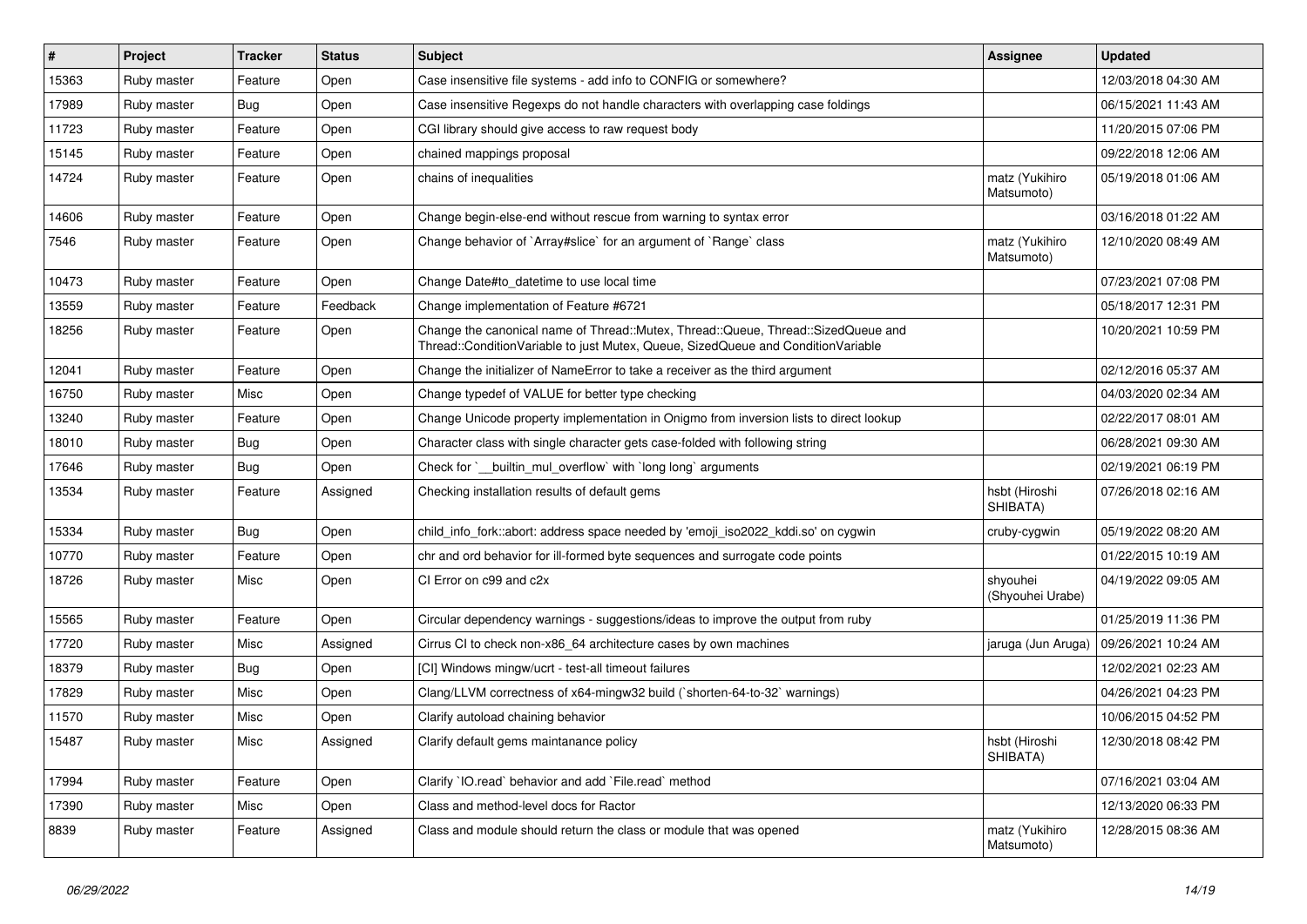| $\vert$ # | Project     | <b>Tracker</b> | <b>Status</b> | Subject                                                                                                | Assignee                     | <b>Updated</b>      |
|-----------|-------------|----------------|---------------|--------------------------------------------------------------------------------------------------------|------------------------------|---------------------|
| 10701     | Ruby master | Feature        | Open          | Class: Array 2 New methods                                                                             |                              | 01/08/2015 07:21 AM |
| 14394     | Ruby master | Feature        | Open          | Class.descendants                                                                                      | ko1 (Koichi<br>Sasada)       | 01/20/2022 10:46 PM |
| 12084     | Ruby master | Feature        | Open          | Class#instance`                                                                                        |                              | 12/14/2021 08:52 PM |
| 17040     | Ruby master | Feature        | Open          | cleanup include/ruby/backward*                                                                         |                              | 08/26/2020 07:07 AM |
| 12277     | Ruby master | Misc           | Open          | Coding rule: colum number                                                                              |                              | 04/13/2016 06:32 PM |
| 18644     | Ruby master | Feature        | Open          | Coerce anything callable to a Proc                                                                     |                              | 06/18/2022 05:28 PM |
| 15940     | Ruby master | Feature        | Open          | Coerce symbols internal fstrings in UTF8 rather than ASCII to better share memory with string literals | naruse (Yui<br>NARUSE)       | 07/30/2019 04:17 AM |
| 11142     | Ruby master | Bug            | Open          | Command line argument parser on windows handles double quotes inconsistently.                          | usa (Usaku<br>NAKAMURA)      | 05/12/2015 04:09 PM |
| 6611      | Ruby master | Feature        | Assigned      | Comments requested on implementation of set_parse_func                                                 | matz (Yukihiro<br>Matsumoto) | 12/25/2017 06:15 PM |
| 12134     | Ruby master | Feature        | Open          | Comparison between 'true' and 'false'                                                                  |                              | 03/15/2016 12:41 PM |
| 17931     | Ruby master | Bug            | Open          | Compile fails setup option nodynamic                                                                   |                              | 07/07/2021 08:51 AM |
| 5179      | Ruby master | Bug            | Assigned      | Complex#rationalize and to_r with approximate zeros                                                    | mrkn (Kenta<br>Murata)       | 01/17/2020 03:00 AM |
| 7087      | Ruby master | Feature        | Assigned      | ::ConditionVariable#wait does not work with Monitor because Monitor#sleep does not exist               | matz (Yukihiro<br>Matsumoto) | 12/25/2017 06:15 PM |
| 7086      | Ruby master | Feature        | Assigned      | ConditionVariable#wait has meaningless return value                                                    | kosaki (Motohiro<br>KOSAKI)  | 12/25/2017 06:15 PM |
| 6695      | Ruby master | Feature        | Assigned      | Configuration for Thread/Fiber creation                                                                | ko1 (Koichi<br>Sasada)       | 12/25/2017 06:15 PM |
| 15840     | Ruby master | Feature        | Open          | configuration path search                                                                              |                              | 05/11/2019 01:24 PM |
| 9010      | Ruby master | Bug            | Assigned      | /configure --prefix= cannot handle directories with spaces                                             | nobu (Nobuyoshi<br>Nakada)   | 04/26/2021 10:38 PM |
| 18429     | Ruby master | Bug            | Open          | Configure ruby-3.0.3 on Solaris 10 Unknown keyword 'URL' in './ruby.tmp.pc'                            |                              | 01/18/2022 09:15 PM |
| 16836     | Ruby master | Bug            | Assigned      | configure-time LDFLAGS leak into ruby pkg-config file                                                  | nobu (Nobuyoshi<br>Nakada)   | 08/14/2021 09:10 AM |
| 16346     | Ruby master | Misc           | Open          | Confusing macro name: RUBY_MARK_NO_PIN_UNLESS_NULL                                                     |                              | 11/13/2019 07:39 AM |
| 10560     | Ruby master | Misc           | Assigned      | confusion between $x=x+y$ , $x+=y$ , x.concat(y) and y.each{ z  $x<}$                                  | zzak (Zachary<br>Scott)      | 01/05/2018 09:02 PM |
| 12817     | Ruby master | Feature        | Open          | Consider adding method .sample() on class Hash (if this was not yet proposed)                          |                              | 10/11/2016 12:57 AM |
| 10018     | Ruby master | Feature        | Feedback      | Consider adding Sub-Includes as in include Foo::bar                                                    |                              | 07/10/2014 12:49 AM |
| 10663     | Ruby master | Feature        | Open          | Consider adding support for String input to File. methods                                              |                              | 01/05/2015 12:47 AM |
| 10645     | Ruby master | Feature        | Open          | Consider adding support of .first to MatchData object like MatchData[0]                                |                              | 12/25/2014 06:50 AM |
| 14615     | Ruby master | Feature        | Open          | Consider introducing shortcut to check Net::HTTP response type                                         |                              | 03/19/2018 05:43 AM |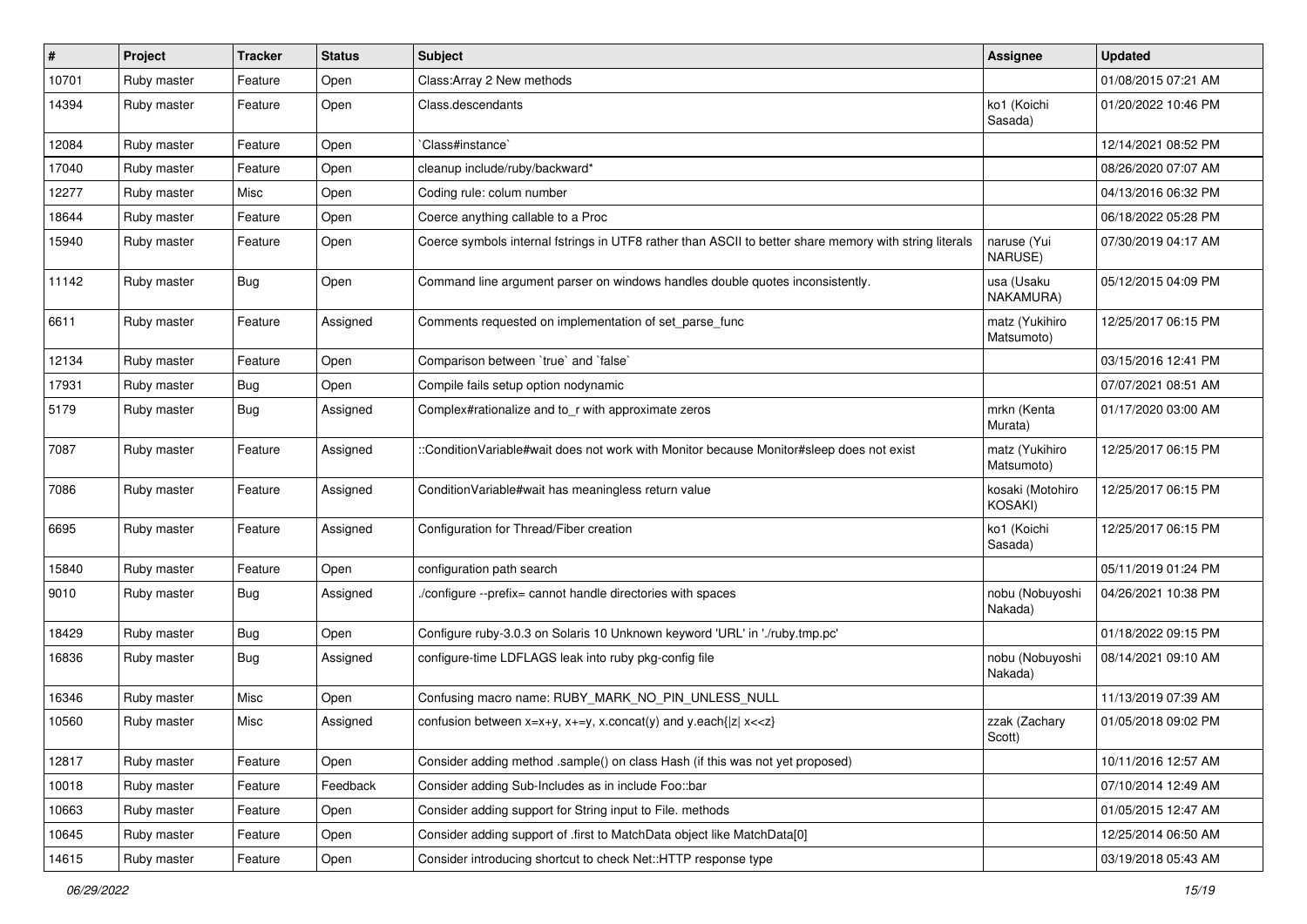| $\sharp$ | Project     | <b>Tracker</b> | <b>Status</b> | <b>Subject</b>                                                                                                        | <b>Assignee</b>              | <b>Updated</b>      |
|----------|-------------|----------------|---------------|-----------------------------------------------------------------------------------------------------------------------|------------------------------|---------------------|
| 13922    | Ruby master | Feature        | Open          | Consider showing warning messages about same-named aliases - either directly or perhaps via the<br>"did you mean gem" |                              | 09/25/2017 12:21 PM |
| 16951    | Ruby master | Bug            | Assigned      | Consistently referer dependencies                                                                                     | hsbt (Hiroshi<br>SHIBATA)    | 06/17/2021 06:15 AM |
| 9516     | Ruby master | Misc           | Open          | Consolidate all deprecation messages to one or more helper methods                                                    |                              | 02/13/2014 05:11 PM |
| 12077    | Ruby master | Feature        | Open          | Consolidate SSLSocket interface with TCPSocket                                                                        |                              | 05/17/2016 06:37 AM |
| 6828     | Ruby master | Feature        | Open          | <b>Constancy of Constants</b>                                                                                         |                              | 12/10/2020 08:47 AM |
| 7149     | Ruby master | Feature        | Open          | Constant magic for everyone.                                                                                          | matz (Yukihiro<br>Matsumoto) | 12/25/2017 06:15 PM |
| 18622    | Ruby master | Bug            | Open          | const_get still looks in Object, while lexical constant lookup no longer does                                         |                              | 04/22/2022 11:26 AM |
| 17749    | Ruby master | Feature        | Open          | Const source location without name                                                                                    |                              | 04/17/2021 07:38 AM |
| 7748     | Ruby master | Feature        | Open          | Contextual send                                                                                                       | matz (Yukihiro<br>Matsumoto) | 12/10/2020 08:53 AM |
| 7314     | Ruby master | Feature        | Assigned      | Convert Proc to Lambda doesn't work in MRI                                                                            | matz (Yukihiro<br>Matsumoto) | 05/21/2016 09:15 AM |
| 8850     | Ruby master | Feature        | Assigned      | Convert Rational to decimal string                                                                                    | matz (Yukihiro<br>Matsumoto) | 12/25/2017 06:15 PM |
| 17137    | Ruby master | Misc           | Open          | Cooperation on maintaining official docker ruby images                                                                |                              | 09/02/2020 05:03 PM |
| 16805    | Ruby master | Misc           | Assigned      | Coroutine's license is unclear                                                                                        | ReiOdaira (Rei<br>Odaira)    | 07/01/2021 10:09 PM |
| 15861    | Ruby master | Feature        | Open          | Correctly parse `file:c:/path/to/file` URIs                                                                           |                              | 05/18/2019 10:58 PM |
| 8811     | Ruby master | Feature        | Feedback      | Counterpart to `Hash#key?` for `Array`                                                                                |                              | 09/04/2013 02:12 AM |
| 18678    | Ruby master | <b>Bug</b>     | Open          | Crash on Mac - vm_call0_cfunc_with_frame                                                                              |                              | 05/26/2022 05:40 PM |
| 12848    | Ruby master | Feature        | Assigned      | Crazy idea: Allow regex definition for methods (Do not take it seriously please)                                      |                              | 10/18/2016 12:17 AM |
| 18659    | Ruby master | Feature        | Open          | Create a Binding at the time of an exception and make it available to Rescue                                          |                              | 03/25/2022 10:55 AM |
| 5129     | Ruby master | Feature        | Assigned      | Create a core class "FileArray" and make "ARGF" its instance                                                          | matz (Yukihiro<br>Matsumoto) | 01/23/2018 02:02 PM |
| 12110    | Ruby master | Feature        | Open          | Create a method to avoid vacuous truth?                                                                               |                              | 03/12/2016 08:01 AM |
| 10416    | Ruby master | <b>Bug</b>     | Open          | Create mechanism for updating of Unicode data files downstreams when we want                                          | nobu (Nobuyoshi<br>Nakada)   | 10/08/2021 06:40 AM |
| 15074    | Ruby master | Feature        | Open          | Create 'official' C API documentation on ruby-doc.org                                                                 |                              | 09/12/2018 09:12 PM |
| 14760    | Ruby master | Misc           | Open          | cross-thread IO#close semantics                                                                                       | matz (Yukihiro<br>Matsumoto) | 05/17/2018 08:21 AM |
| 6442     | Ruby master | Feature        | Feedback      | <b>CRUDify Hash class</b>                                                                                             | trans (Thomas<br>Sawyer)     | 12/25/2017 06:15 PM |
| 11183    | Ruby master | Bug            | Open          |                                                                                                                       |                              | 05/26/2015 08:32 AM |
| 11550    | Ruby master | Feature        | Open          | Current behaviour of super() is dangerous in the presence of more than one included modules.                          |                              | 01/20/2016 08:44 AM |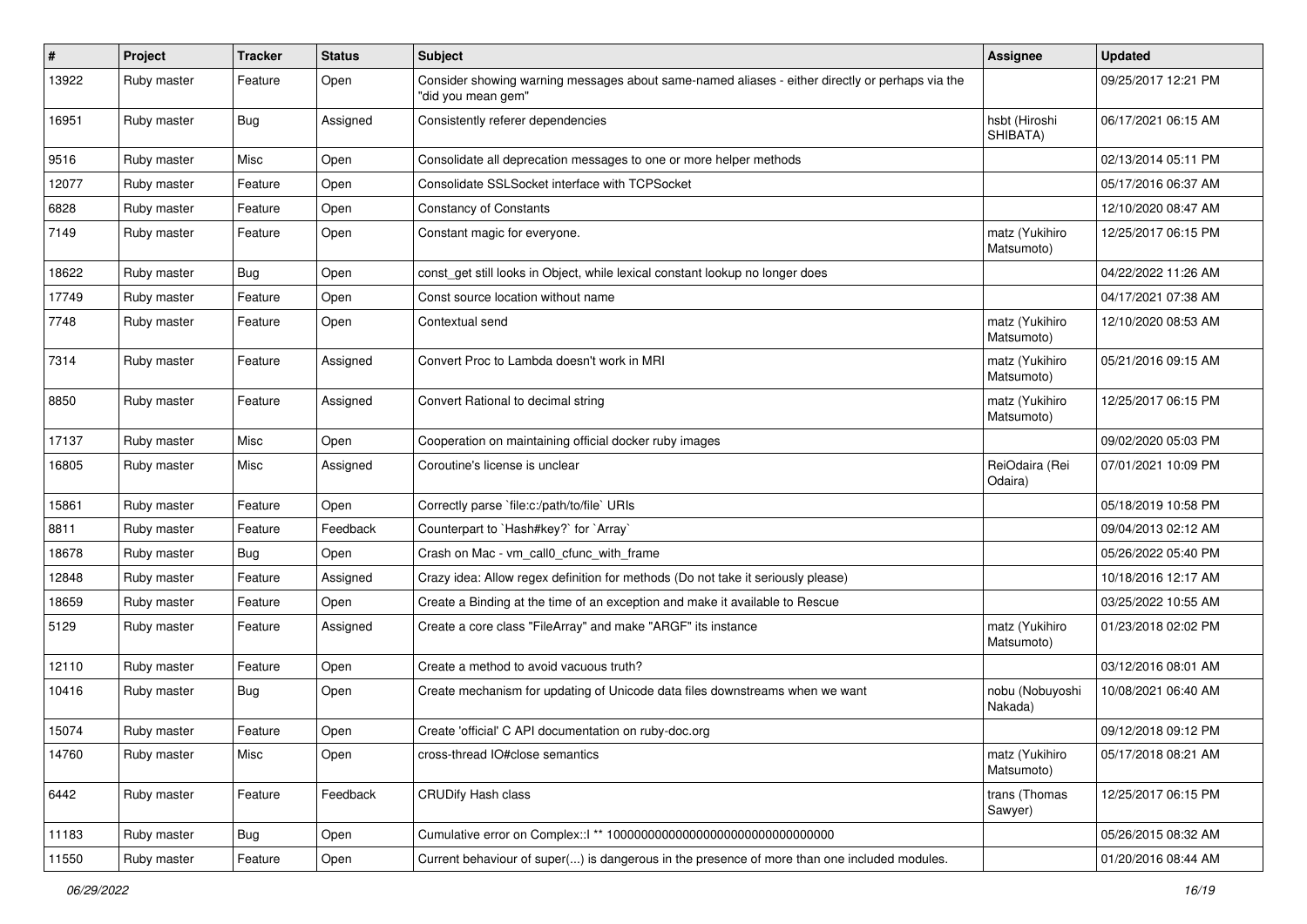| $\vert$ # | <b>Project</b> | <b>Tracker</b> | <b>Status</b> | <b>Subject</b>                                                                            | Assignee                     | <b>Updated</b>      |
|-----------|----------------|----------------|---------------|-------------------------------------------------------------------------------------------|------------------------------|---------------------|
| 13072     | Ruby master    | Misc           | Open          | Current state of date standard library                                                    |                              | 09/02/2017 05:38 PM |
| 17683     | Ruby master    | Misc           | Open          | Current status of beginless range (experimental or not)                                   |                              | 06/05/2021 07:22 AM |
| 7986      | Ruby master    | Feature        | Feedback      | Custom case statement comparison method                                                   |                              | 12/10/2020 08:50 AM |
| 18296     | Ruby master    | Feature        | Open          | Custom exception formatting should override `Exception#full_message`.                     |                              | 12/15/2021 08:49 PM |
| 8807      | Ruby master    | Feature        | Open          | Custom literals                                                                           |                              | 12/10/2020 08:53 AM |
| 8437      | Ruby master    | Feature        | Open          | custom operators, unicode                                                                 |                              | 08/30/2015 03:05 AM |
| 17502     | Ruby master    | Misc           | Open          | C vs Ruby                                                                                 | ko1 (Koichi<br>Sasada)       | 12/02/2021 07:53 PM |
| 9409      | Ruby master    | <b>Bug</b>     | Open          | Cygwin I "filesystem" I encoding IIIIIIIIIIII                                             | cruby-cygwin                 | 05/19/2022 08:20 AM |
| 17996     | Ruby master    | <b>Bug</b>     | Open          | Cygwin: thread + pipe behavior since Ruby 2.6                                             | cruby-cygwin                 | 05/19/2022 08:20 AM |
| 13999     | Ruby master    | Bug            | Assigned      | Cygwin OOD ripper state lex.rb 0000000                                                    | cruby-cygwin                 | 05/19/2022 08:20 AM |
| 11987     | Ruby master    | Feature        | Open          | daemons can't show the backtrace of rb_bug                                                |                              | 01/13/2016 10:58 AM |
| 10040     | Ruby master    | Feature        | Feedback      | %d' and '%t' shorthands for 'Date.new(*args)' and 'Time.new(*args)'                       |                              | 07/21/2014 03:42 AM |
| 11177     | Ruby master    | <b>Bug</b>     | Open          | <b>DATALEOFILILILILILI</b>                                                                |                              | 05/25/2015 03:49 AM |
| 15418     | Ruby master    | Misc           | Open          | Date.parse('2018')                                                                        |                              | 12/15/2018 09:17 PM |
| 15598     | Ruby master    | <b>Bug</b>     | Open          | Deadlock on mutual reference of autoloaded constants                                      |                              | 03/20/2019 10:58 AM |
| 6590      | Ruby master    | Feature        | Assigned      | Dealing with bigdecimal, etc gems in JRuby                                                | hsbt (Hiroshi<br>SHIBATA)    | 05/15/2019 08:33 PM |
| 6360      | Ruby master    | <b>Bug</b>     | Assigned      | Debug information build even without requesting it                                        | nobu (Nobuyoshi<br>Nakada)   | 01/05/2018 09:00 PM |
| 18773     | Ruby master    | Feature        | Assigned      | deconstruct to receive a range                                                            | ktsj (Kazuki<br>Tsujimoto)   | 06/24/2022 07:21 AM |
| 16557     | Ruby master    | Feature        | Open          | Deduplicate Regexp literals                                                               |                              | 02/28/2020 11:44 AM |
| 4514      | Ruby master    | Feature        | Assigned      | #deep clone and #deep dup for Objects                                                     | matz (Yukihiro<br>Matsumoto) | 12/25/2017 06:14 PM |
| 18640     | Ruby master    | Feature        | Open          | default empty string argument for `String#sub` and `String#sub!`, e.g. `"hello".sub("I")` |                              | 03/19/2022 02:33 AM |
| 15486     | Ruby master    | Misc           | Feedback      | Default gems README.md                                                                    | hsbt (Hiroshi<br>SHIBATA)    | 03/11/2019 12:19 PM |
| 18381     | Ruby master    | Bug            | Assigned      | Default vs Bundled gems                                                                   | hsbt (Hiroshi<br>SHIBATA)    | 12/15/2021 11:09 AM |
| 7739      | Ruby master    | Feature        | Assigned      | Define Hash#  as Hash#reverse merge in Rails                                              | matz (Yukihiro<br>Matsumoto) | 12/25/2017 06:15 PM |
| 17722     | Ruby master    | <b>Bug</b>     | Open          | define method with shareable results in "defined in a different Ractor"                   |                              | 08/24/2021 12:03 PM |
| 18567     | Ruby master    | Bug            | Open          | Depending on default gems in stdlib gems when not needed considered harmful               | hsbt (Hiroshi<br>SHIBATA)    | 04/21/2022 04:45 PM |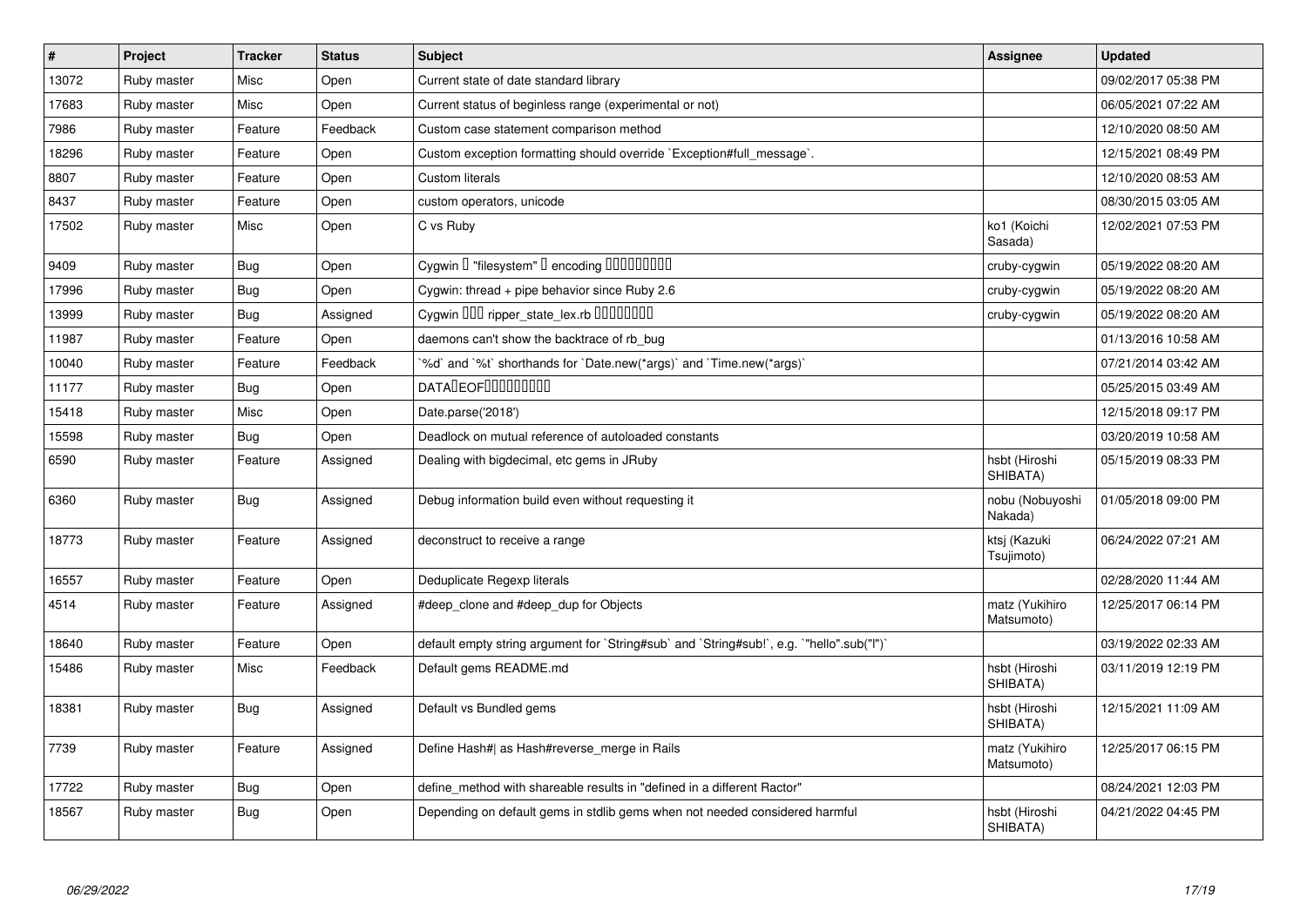| #     | Project     | <b>Tracker</b> | <b>Status</b> | <b>Subject</b>                                                                                                                      | Assignee                     | <b>Updated</b>      |
|-------|-------------|----------------|---------------|-------------------------------------------------------------------------------------------------------------------------------------|------------------------------|---------------------|
| 9136  | Ruby master | Misc           | Assigned      | Deprecated Enumerator.new(object, method) bad for BasicObject                                                                       | zzak (Zachary<br>Scott)      | 11/23/2013 03:58 AM |
| 10549 | Ruby master | Feature        | Open          | Deprecate each_with_index and each_with_object in favor of with_index and with_object                                               | matz (Yukihiro<br>Matsumoto) | 07/27/2021 11:09 AM |
| 14040 | Ruby master | Feature        | Open          | deprecate HTTP.version_1_2                                                                                                          |                              | 10/22/2017 09:32 AM |
| 15408 | Ruby master | Feature        | Open          | Deprecate object id and id2ref                                                                                                      | headius (Charles<br>Nutter)  | 03/19/2019 04:02 PM |
| 10042 | Ruby master | Feature        | Feedback      | Deprecate postfix rescue syntax for removal in 3.0                                                                                  | matz (Yukihiro<br>Matsumoto) | 12/10/2020 08:53 AM |
| 16630 | Ruby master | Misc           | Assigned      | Deprecate pub/ruby/*snapshot* and use pub/ruby/snapshot/* instead                                                                   | matz (Yukihiro<br>Matsumoto) | 02/27/2020 09:52 AM |
| 17468 | Ruby master | Feature        | Open          | Deprecate RUBY_DEVEL                                                                                                                |                              | 06/16/2022 01:08 AM |
| 18836 | Ruby master | Misc           | Open          | DevMeeting-2022-07-21                                                                                                               |                              | 06/21/2022 10:09 PM |
| 17531 | Ruby master | Bug            | Open          | did_you_mean` not Ractor friendly                                                                                                   | ko1 (Koichi<br>Sasada)       | 01/29/2021 08:48 AM |
| 11808 | Ruby master | Bug            | Open          | Different behavior between Enumerable#grep and Array#grep                                                                           | ko1 (Koichi<br>Sasada)       | 10/26/2020 04:36 AM |
| 13314 | Ruby master | Feature        | Open          | $dig =$                                                                                                                             |                              | 03/14/2017 12:55 PM |
| 13577 | Ruby master | Feature        | Assigned      | Digest file accidentally receives File object but uses file path                                                                    | nobu (Nobuyoshi<br>Nakada)   | 05/20/2017 06:50 PM |
| 14564 | Ruby master | Feature        | Open          | dig` opposite method                                                                                                                |                              | 03/07/2018 11:24 PM |
| 15563 | Ruby master | Feature        | Open          | #dig that throws an exception if a key doesn't exist                                                                                |                              | 02/17/2020 08:42 AM |
| 10217 | Ruby master | Feature        | Open          | Dir constructor similar to Pathname constructor                                                                                     |                              | 12/23/2021 11:43 PM |
| 16249 | Ruby master | Feature        | Open          | Dir#empty? and File#empty?                                                                                                          |                              | 10/19/2019 12:49 PM |
| 8258  | Ruby master | Feature        | Feedback      | Dir#escape_glob                                                                                                                     |                              | 12/23/2021 11:40 PM |
| 12226 | Ruby master | Feature        | Open          | Dir.home with valid named user raises ArgumentError on Windows                                                                      |                              | 05/08/2016 10:06 AM |
| 2324  | Ruby master | Feature        | Assigned      | Dir instance methods for relative path                                                                                              | nobu (Nobuyoshi<br>Nakada)   | 12/25/2017 05:58 PM |
| 16130 | Ruby master | Misc           | Open          | [Discussion / Ideas] Finding a good name for the concept of/behind guilds - primarily the NAME                                      |                              | 08/27/2019 04:00 PM |
| 16803 | Ruby master | Misc           | Open          | Discussion: those internal macros reside in public API headers                                                                      |                              | 05/14/2020 12:27 PM |
| 8520  | Ruby master | Feature        | Feedback      | Distinct to_s methods for Array, Hash                                                                                               | matz (Yukihiro<br>Matsumoto) | 06/14/2013 12:37 AM |
| 14931 | Ruby master | Feature        | Open          | [DOC] exception keyword argument is not documented in some methods                                                                  |                              | 07/22/2018 08:53 AM |
| 13108 | Ruby master | Feature        | Open          | [Doc Request] Explicitly document Range#sum                                                                                         |                              | 01/05/2017 11:50 PM |
| 13497 | Ruby master | Misc           | Open          | Docs, code samples, Ripper example                                                                                                  |                              | 04/23/2017 04:27 AM |
| 15224 | Ruby master | Misc           | Open          | [DOCs] Minor inconsistency in class Array #initialize_copy -<br>https://ruby-doc.org/core-2.5.1/Array.html#method-i-initialize_copy |                              | 10/13/2018 02:26 PM |